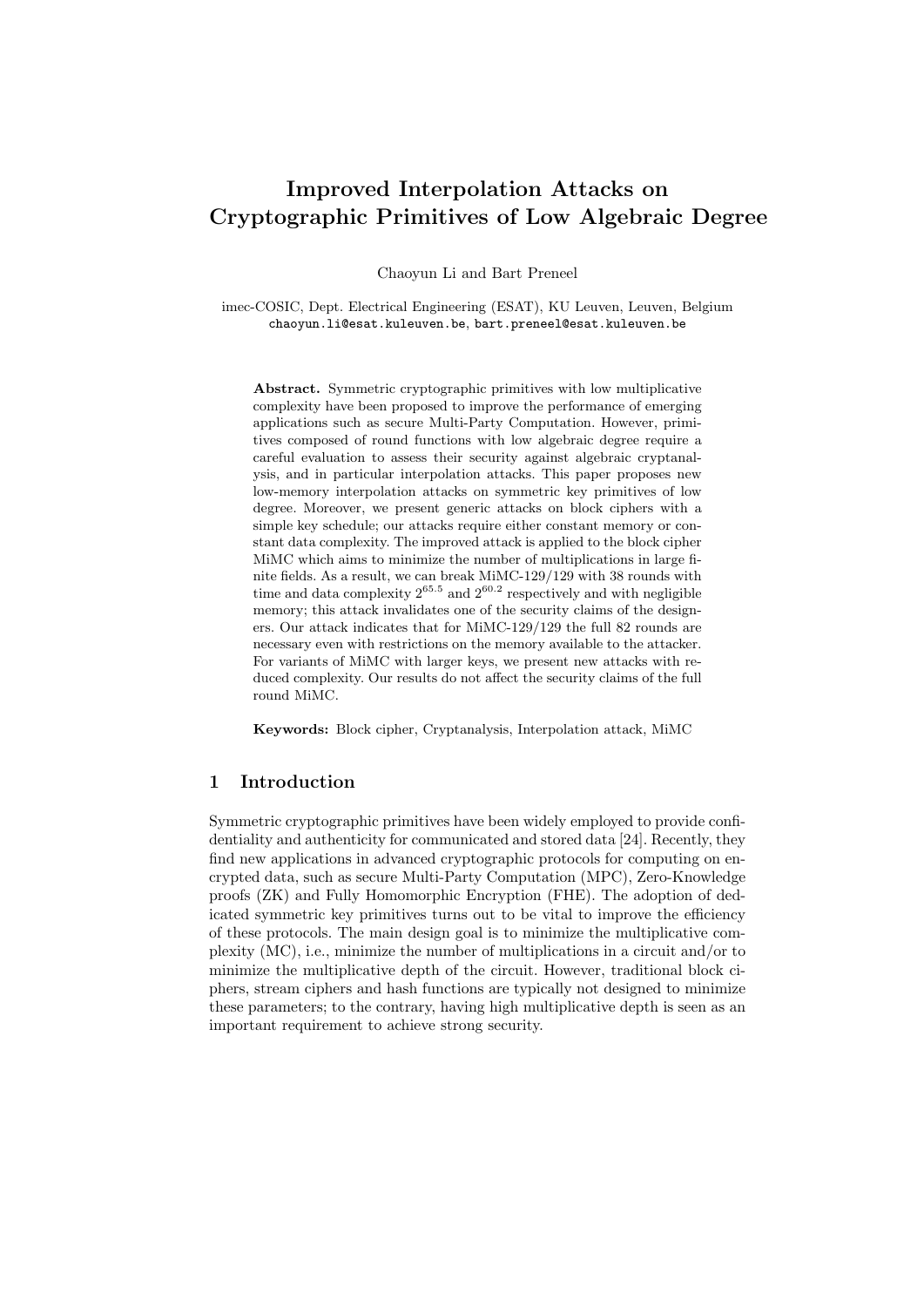Many new symmetric primitives have been proposed in the context of MPC, ZK, or FHE schemes [5, 15, 8, 3]. The block cipher LowMC [5] is one of the earliest designs dedicated to FHE and MPC applications. With very small multiplicative size and depth, it outperforms AES-128 in computation and communication complexity for these applications. The stream ciphers Kreyvium [8] and FLIP [20] have been designed to minimize the AND-depth of the circuit. Indeed, they aim to provide practical solutions for efficient homomorphic-ciphertext compression [8, 20]. A new family of stream ciphers Rasta [12] intends to achieve both minimum AND-depth and minimum number of AND gates per encrypted bit.

MiMC, proposed by Albrecht *et al.* in 2016 [3, 4], is dedicated to applications for which the total number of field multiplications in the underlying cryptographic primitive poses the largest performance bottleneck. More specifically, MiMC aims to minimize multiplications in the larger fields  $\mathbb{F}_{2^n}$  and  $\mathbb{F}_p$ . Indeed, MiMC outperforms both AES and LowMC in applications such as MPC [15], Succinct Non-interactive Arguments of Knowledge (SNARKs) [7], and Scalable Transparent ARguments of Knowledge (STARKs) [6]. New variants of MiMC, such as GMiMC [2], have been constructed by inserting the original design into generalized Feistel structures.

However, the security of MiMC is not well understood. Due to the simple algebraic structure and the large number of rounds, the security evaluation of MiMC has been focusing on algebraic attacks such as interpolation attacks and Gröbner basis attacks  $[3, 1]$ . In the design paper, the authors first consider the classical interpolation attack. Moreover, the so-called GCD attack has been introduced. With this new technique, new lower bounds on the number of rounds have been derived. However, there is a need for further work to assess the security of round-reduced MiMC and to find tighter lower bounds on the number of rounds.

Our Contributions. This paper presents novel attacks against primitives with low algebraic degree. The first new attack is based on an observation from Sun *et* al. [27]. It introduces novel interpolation attacks with constant memory complexity: some key-dependent terms of the interpolated polynomial are determined directly, without constructing the complete polynomial. Then we propose an algorithm with constant memory for recovering the second highest order coefficient resulting in an efficient key recovery attack.

The second new attack exploits a simple cyclic key schedule. The master key is  $k_0||k_1|| \cdots ||k_{\ell-1}$  and the round keys are given by  $k_i = k_{i \mod \ell} + c_i$ , where the  $c_i$ 's are constants that are chosen independently. For this specific key schedule, we present generic attacks with either constant memory or constant data complexity. Our attacks follow a guess-and-determine strategy. After guessing  $(\ell - 1)$  subkeys, we apply state-of-the-art key recovery attacks to the reduced cipher. The advantage of our strategy is that we can keep the data and memory complexity of the whole attack as low as those of the attack on the reduced cipher. The results of our attacks are summarized in Table 1.

As an illustration, we apply the new attacks to the block cipher MiMC. Specifically, we can break  $38$ -round MiMC-129/129 with time complexity  $2^{65.5}$ ,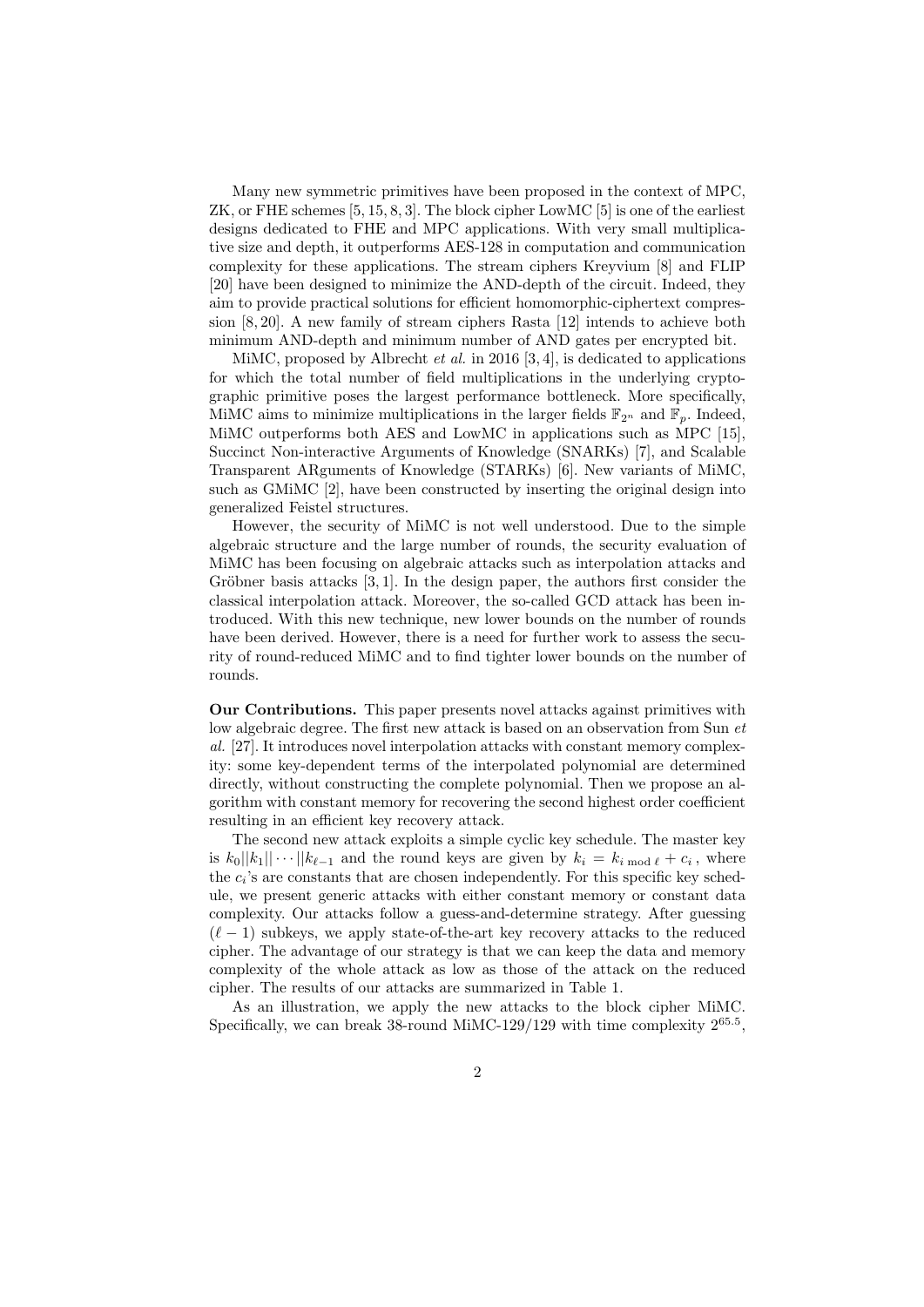data complexity  $2^{60.2}$  and negligible memory. Our results refute the claim of the MiMC designers who consider attacks with less than  $2^{64}$  bytes memory and conclude [4, p. 17]: "38 rounds are sufficient to protect MiMC-129/129 against the interpolation, the GCD and the other attacks. Time-memory trade-offs might well be possible, and we leave this as a topic for future research." Our attack simply reduces memory while keeping the time complexity at the same value, hence we show that there is no trade-off. Further, our attack indicates that for MiMC- $n/n$  over  $\mathbb{F}_q$  the number of rounds cannot be smaller than  $\lceil \frac{\log_2(q)}{\log_2(3)} \rceil$  $\frac{\log_2(q)}{\log_2(3)}$  even if there is a restriction on the memory available to the attacker.

For a two-key version of MiMC- $n/n$ , the best attack described by the designers has complexity  $O(3^{3r})$ . The designers further claimed that the bound can be improved by a Meet-In-The-Middle (MITM) attack [4, p. 18], but they offer no details. By employing our generic attack to the concrete design, the complexity can be reduced to  $O(r3^r)$  if  $r \leq \lceil \frac{n}{\log_2(3)} \rceil - 1$  and  $O(r3^{2r-1})$  if  $r \geq \lceil \frac{n}{\log_2(3)} \rceil$ . Our reduced bound is the first tighter bound based on specific attacks.

To the best of our knowledge, our analysis of MiMC is the first third party cryptanalysis of MiMC.

**Related Work.** MiMC has a very a simple round function  $F_i(x) := (x + k + c_i)^3$ . This design is inspired by the KN cipher of Nyberg and Knudsen [22] and the  $PURE$  cipher of Jakobsen and Knudsen, which is a simplified variant of the KN cipher [16]. The KN cipher is a prototype cipher which is provably secure against linear and differential attacks. However, Jakobsen and Knudsen showed that the KN cipher is vulnerable to the higher-order differential attacks [16]. The same authors introduced interpolation attacks and applied the new method to assess the security of  $PURE$  [16, 17].

However, neither the higher-order differential attack [19, 18] nor the classical interpolation attack is applicable to MiMC. In both attacks, one needs to guess the last round key which is exactly the master key of MiMC. Thus, one already reaches the complexity of exhaustive key search. By contrast, our low-memory interpolation attack does not need to guess any round key; it is the first lowmemory attack applicable to round-reduced MiMC.

Interpolation attacks are known to be efficient against primitives with operations over a large finite field. To improve the attack on bit-oriented primitives, Dinur *et al.* [10] proposed the optimized interpolation attack, which breaks the first version of LowMC. The optimized interpolation attacks exploit higher-order differential properties, building on Shimoyama *et al.* [25]. As pointed out by the designers of MiMC, the degree of any state bits rises quickly when the round function is viewed as a vectorial Boolean function. This makes it impossible to obtain higher-order differentials of MiMC after a few rounds. Hence, the optimized interpolation attacks on MiMC would be infeasible.

Recently, Rechberger et al. have introduced difference enumeration techniques to analyze the full LowMC v2 [23]. In order to counter this atack, a new version was proposed called LowMC v3 [5].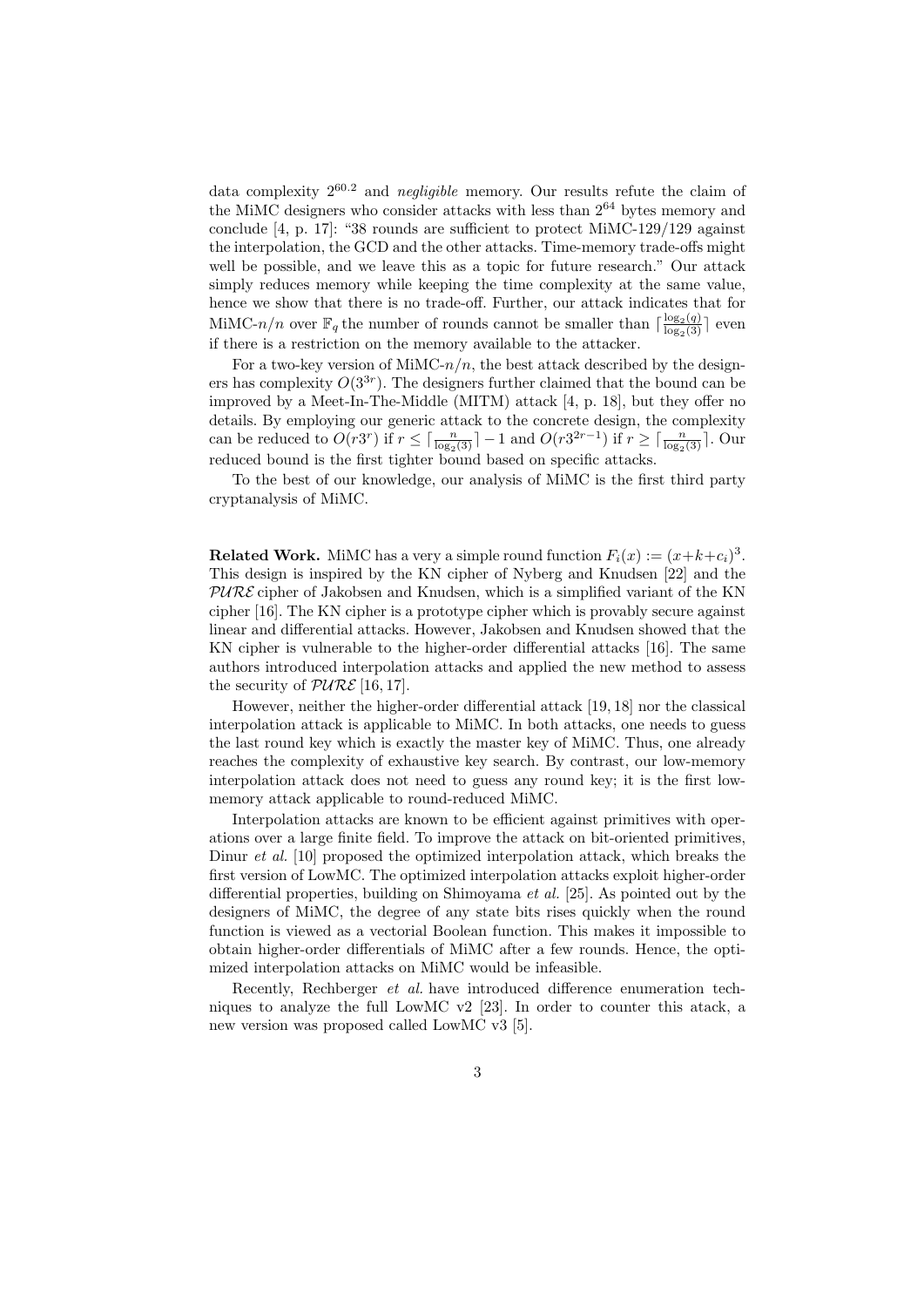| Jype            | Key size | Time                                                                                                                                                                                                                                                                                                                                              | Menory                                                                                                                                | Data                                   |
|-----------------|----------|---------------------------------------------------------------------------------------------------------------------------------------------------------------------------------------------------------------------------------------------------------------------------------------------------------------------------------------------------|---------------------------------------------------------------------------------------------------------------------------------------|----------------------------------------|
|                 |          | $O(r d^r)$                                                                                                                                                                                                                                                                                                                                        |                                                                                                                                       |                                        |
|                 |          | $O(r^2 d^r)$                                                                                                                                                                                                                                                                                                                                      |                                                                                                                                       |                                        |
| Key-alternating |          | $O(r d^r) \sharp$                                                                                                                                                                                                                                                                                                                                 |                                                                                                                                       |                                        |
|                 |          |                                                                                                                                                                                                                                                                                                                                                   |                                                                                                                                       |                                        |
|                 |          |                                                                                                                                                                                                                                                                                                                                                   |                                                                                                                                       | $d^{R_{\text{KA}}(r,\ell)}$<br>$d^r +$ |
|                 |          | $\begin{array}{l} O(r d^r) \sharp \\ O(R_{\mathrm{AA}}(r,\ell) d^{R_{\mathrm{RA}}(r,\ell)} q^{\ell-1}) \dagger_1 \\ O(R_{\mathrm{AA}}(r,\ell)^2 d^{R_{\mathrm{RA}}(r,\ell)} q^{\ell-1}) \end{array}$                                                                                                                                              | $\begin{array}{c} O(r d^r) \\ O(1) \\ O(1) \\ O(1) \\ O(1) \\ O(1) \\ O(R_{\text{RA}}(r,\ell) d^{R_{\text{MA}}(r,\ell)}) \end{array}$ |                                        |
|                 |          | $\begin{array}{c} O(\lfloor \frac{r}{2} \rfloor^2 d^{\lfloor \frac{r}{2} \rfloor}) \\ O(r d^{r-2}) \P \\ O(r d^{r-2}) \P \\ O(\lfloor \frac{R_{\text{FM}}(r,\ell)}{R_{\text{FM}}(r,\ell)} - 2q^{\ell-1}) \P \P \\ O(\lfloor \frac{R_{\text{FM}}(r,\ell)}{2} \rfloor^2 d^{\lfloor \frac{R_{\text{FM}}(r,\ell)}{2} - 2} d^{\ell-1}) \P \end{array}$ | $O(\lfloor \frac{r}{2} \rfloor d^{\lfloor \frac{r}{2} \rfloor})$<br>$O(1)$                                                            |                                        |
|                 |          |                                                                                                                                                                                                                                                                                                                                                   |                                                                                                                                       | $\frac{d^{r-2}}{d^{r-2}+}$             |
| Feistel         |          |                                                                                                                                                                                                                                                                                                                                                   |                                                                                                                                       |                                        |
| network         |          |                                                                                                                                                                                                                                                                                                                                                   | O(1)                                                                                                                                  | $d^{R_{\text{FM}}(r,\ell)-}$           |
|                 |          |                                                                                                                                                                                                                                                                                                                                                   | $O(\lfloor \frac{R_{\text{FM}}(r,\ell)}{2} \rfloor d^{\lfloor \frac{R_{\text{FM}}(r,\ell)}{2} \rfloor}$                               |                                        |

Table 1. Attacks on r-round key-alternating and Feistel network ciphers with round function of degree d over  $F_q$  . For  $\tilde{\zeta}$ 1, we cyclically  $\ell$  ppe independent subkeys in each round.

 $\frac{1}{1}$  $log_d(q 1)$  +  $\ell$  - 2 ¶<del>ب</del><br>ا—<br>¶  $log_d(q \frac{1}{2}$ †  $R_{\mathtt{KA}}(r,\ell)$  $(\frac{1}{1+1}) = ($  $\frac{1}{\sqrt{2}}$  $\widetilde{\chi}$ 

 $\frac{1}{4} R_{\text{FN}}(r,\ell)$ 

 $(-\frac{5}{4}) + 1 = 1$ 

 $\tilde{\ell}$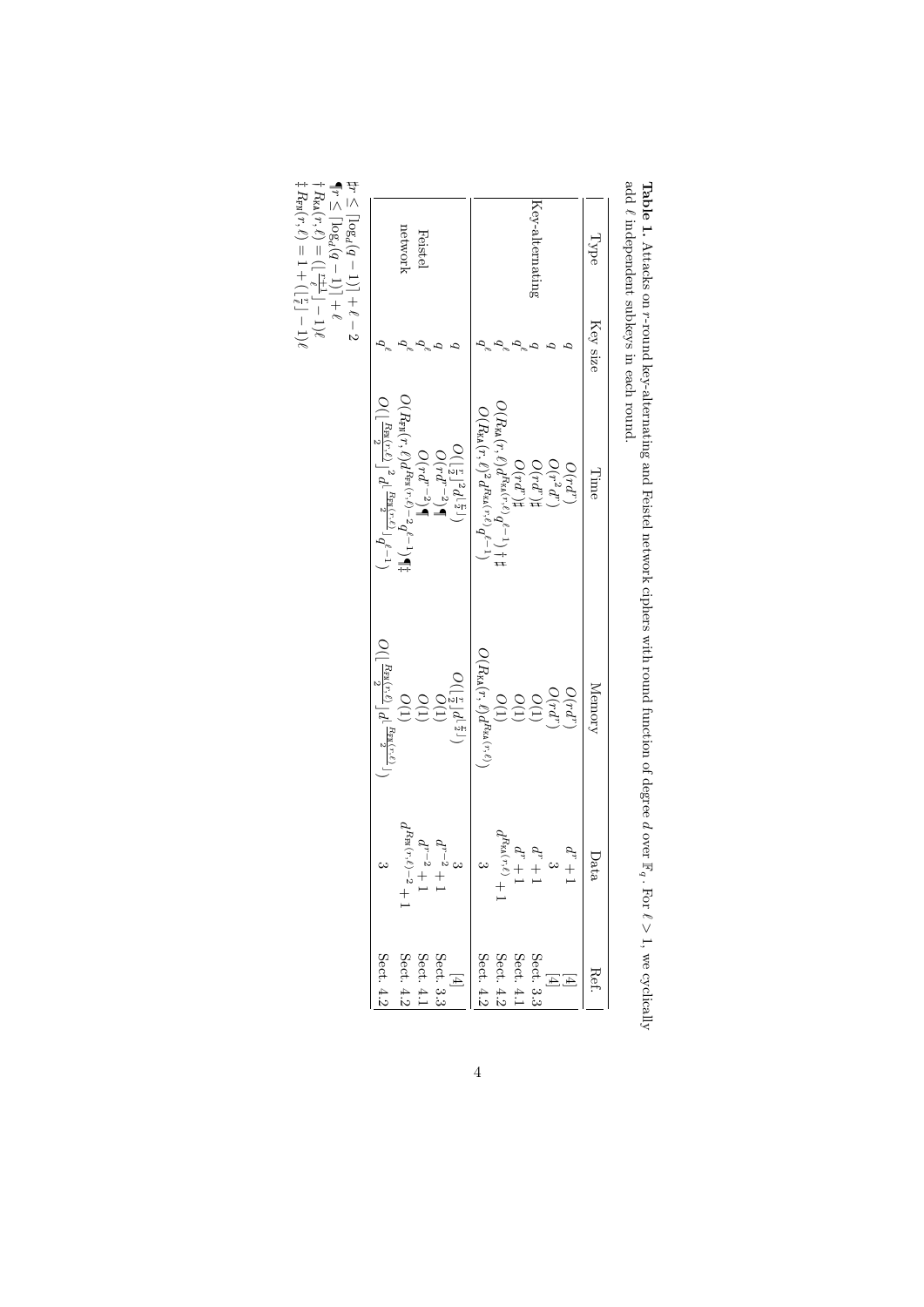We conclude the related work by briefly recalling some recent work on the dedicated low MC stream ciphers Kreyvium and FLIP. Cube attacks [11] and guess-and-determine attacks are common techniques for the cryptanalysis of stream ciphers. Cube attacks based on the division property have been introduced by Todo *et al.* [28] and further improved by Wang *et al.* [29]. They yield the current best key recovery attack on round-reduced Kreyvium. A preliminary version of the stream cipher FLIP [20] has been broken by guess-and-determine attacks [13]. This has resulted in more conservative parameters of the design.

The remainder of this paper is organized as follows. In Sect. 2, we introduce iterated ciphers and recall some classical polynomial algorithms. In Sect. 3, new low-memory interpolation attacks are presented. Section 4 proposes attacks on ciphers with simple key schedules. Applications of our attacks to MiMC are provided in Sect. 5. The final section concludes the paper.

# 2 Preliminaries

In this section, alternating ciphers and Feistel ciphers are presented. We also recall some polynomial algorithms, which will be used in the sequel.

Notation. We will use the following notation in the sequel.

- Let  $\mathbb{F}_q$  be the finite field with q elements, where q is a prime power.
- The symbol "+" stands for addition in the finite field  $\mathbb{F}_q$ . It can also denote integer addition; we trust that the meaning will be clear from the context.
- d is the degree of the round function  $F(x)$ , where  $d > 1$
- $r$  represents the number of rounds of a block cipher
- $\kappa$  is the size of key space in bits
- $R(d, q) = \lceil \log_d(q 1) \rceil$
- T/M/D represent time, memory and data complexities of an attack respectively

#### 2.1 Basic Constructions for Block Ciphers

An r-round key-alternating (KA) cipher is constructed by iterating a round function r times where each round consists of a key addition and the application of a nonlinear function F. The ciphertext is obtained by adding a final key  $k_r$ to the output of the last round. Let the round function be  $F_i(x) = F(x + k_i)$ . Then the encryption process is given by

$$
E_k(x) = (F_{r-1} \circ F_{r-2} \circ \cdots \circ F_0)(x) + k_r, \qquad (1)
$$

where k is the master key,  $k_i$  is the *i*-th round key derived from k by a key schedule algorithm, and x and  $E_k(x)$  are plaintext and ciphertext, respectively. An r-round KA cipher is depicted in Fig. 1.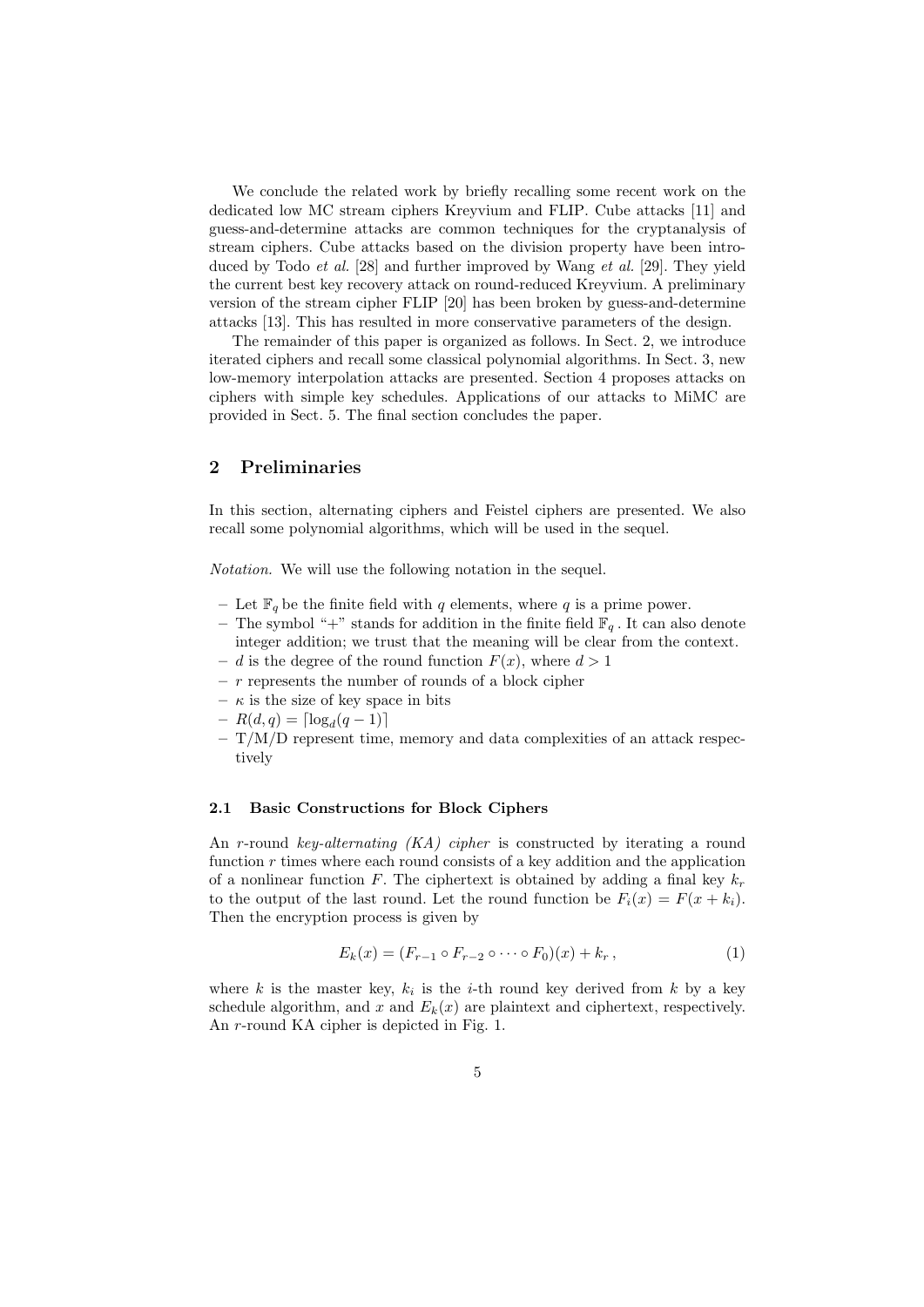

Fig. 1. A key-alternating cipher

An r-round Feistel Network (FN) cipher consists of the r-round repetition of a round function  $F$  and swap:

$$
x_i^L = x_{i-1}^R \,, \tag{2}
$$

$$
x_i^R = F(k_i + x_{i-1}^R) + x_{i-1}^L,
$$
\n(3)

where  $x = x_0^L ||x_0^R$  is the plaintext, and the ciphertext is  $x_r^R ||x_r^L$  since the swap operation is not applied in the last round. One round of an FN cipher is depicted in Fig. 2.



Fig. 2. One round of a Feistel network

In this paper, we always assume that the round function  $F$  is a monic polynomial of degree  $d$  over  $\mathbb{F}_q$  , i.e.,

d−1

$$
F(x) = x^{d} + \sum_{i=0}^{d-1} a_{i} x^{i},
$$
\n(4)

where d is a positive integer and  $a_i \in \mathbb{F}_q$ .

We associate to the parameters  $q, \kappa, \dot{d}, r$  (*cf. supra*) a KA cipher KA[ $q, \kappa, d, r$ ]. Similarly, we define the FN cipher  $FN[q, \kappa, d, r]$ . Here q is the size of only half of the state, i.e., the whole state has size  $q^2$ . It should be pointed that we ignore the details of the polynomials since our attacks work on the generic constructions regardless of the concrete choice of the components.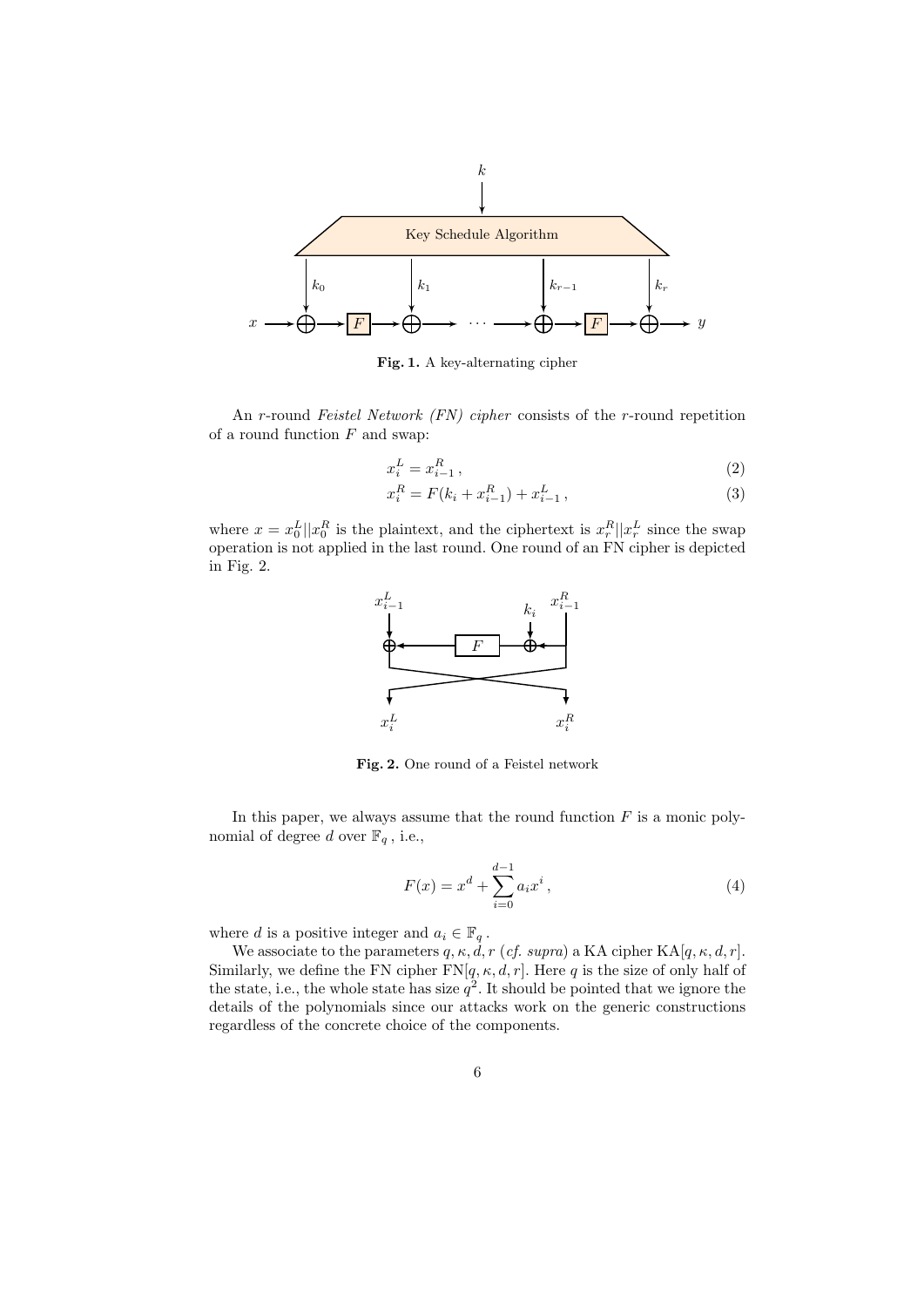How to Choose the Polynomial  $F(x)$ . Since a block cipher must have invertible round functions,  $F(x)$  needs to be a permutation polynomial for KA ciphers. While for FN ciphers, there is no such restriction. It is readily seen that  $F(x)$ is the only nonlinear component. For instance,  $F(x)$  must have high nonlinearity and low differential uniformity to provide resistance against differential and linear attacks [21, 9]. For FHE- and MPC-friendly ciphers, an additional requirement is to minimize the number of multiplications in the implementation of  $F(x)$ . This motivates the choice of  $F(x)$  with very low algebraic degree, such as  $x^3$  in MiMC.

The Number of Rounds. Since we focus on ciphers with low degree components, a large number of rounds is needed to protect against algebraic cryptanalysis. The design goal is to achieve the balance between security and performance. Thus we aim to deduce some lower bounds to preclude algebraic attacks.

### 2.2 Polynomial Algorithms

This paper measures the time complexity of polynomial algorithms in terms of field operations. Without loss of generality, we also assume that the underlying finite fields support Fast Fourier Transforms (FFTs). Similarly, the memory complexity is estimated with regard to field elements.

Polynomial Interpolation. Assume that  $f(x) \in \mathbb{F}_q[x]$  has degree at most n, where *n* is a positive integer. Consider  $(n + 1)$  distinct points  $\{(x_0, y_0), (x_1, y_1),$  $\cdots$ ,  $(x_n, y_n)$  where  $y_i = f(x_i)$  and  $x_i \in \mathbb{F}_q$ . Then  $f(x)$  is uniquely determined by the following Lagrange interpolation formula

$$
f(x) = \sum_{i=0}^{n} y_i \cdot \prod_{0 \le j \le n, j \ne i} \frac{x - x_j}{x_i - x_j}.
$$
 (5)

It has been shown in [26, 14] that the Lagrange interpolation polynomial can be constructed with time and memory complexity  $O(n \log(n))$ .

GCD Algorithms. Given two polynomials of degree n with coefficients from  $\mathbb{F}_q$ , the straightforward Euclidean Algorithm computes the Greatest Common Divisor (GCD) with  $O(n^2)$  field operations. The Fast Euclidean Algorithm computes the same GCD in  $O(M(n) \log(n))$  field operations, where  $M(n)$  is the time to multiply two *n*-degree polynomials [14]. In this paper, we take  $M(n)$  =  $O(n \log(n))$ . Hence, the time complexity of the GCD algorithm is  $O(n \log^2(n))$ , which is exactly the estimate used by the MiMC designers [3].

#### 3 Low-Memory Interpolation Attacks

This section presents novel interpolation attacks on primitives with low algebraic degree. Compared with classical interpolation attacks, our new attacks have very low memory complexities. Before giving our attacks, we first recall the classical interpolation attacks.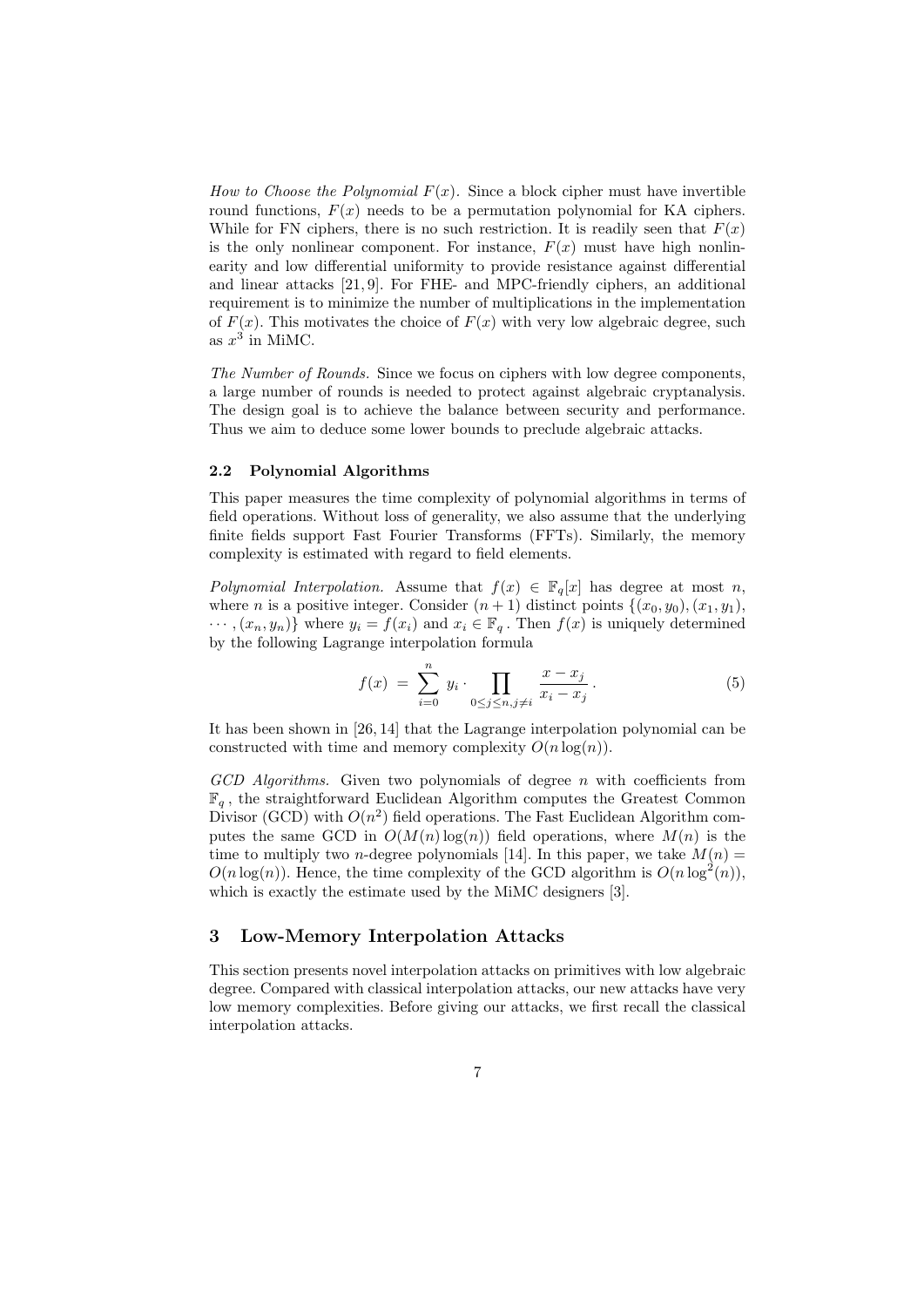#### 3.1 Interpolation Attacks

Interpolation attacks were introduced by Jakobsen and Knudsen [16, 17]: one considers the (intermediate) ciphertext as a polynomial of plaintext. With sufficiently many plaintext/ciphertext pairs, one can reconstruct this polynomial. Since the polynomial is key-dependent, it is possible to recover some round keys by employing a guess-and-determine strategy.

Assume that a block cipher  $E$  has  $r$  rounds. First, one finds an upper bound N on the degree of the intermediate ciphertext after  $(r-1)$  rounds, denoted with  $y^{r-1}$ . Next one guesses the last round key and obtains the corresponding value of  $y^{r-1}$ . With  $(N + 1)$  distinct plaintext/ciphertext pairs, one can construct the polynomial representation of  $y^{r-1}$  by Lagrange interpolation. Afterwards, the key guess can be confirmed with an additional plaintext/ciphertext pair. Specifically, one decrypts the last round and evaluates the polynomial in the corresponding plaintext. Then the key guess is considered as a valid key candidate if the decrypted and evaluated values match. Otherwise, the key guess is eliminated and we repeat the process until the correct key is found.

Let  $L$  denote the number of all possible last round keys of the cipher  $E$ . Then the above attack has time complexity  $O(N \log(N) \cdot L)$ , memory complexity  $O(N)$ and data complexity  $N + 2$ .

The meet-in-the-middle (MITM) approach has also been introduced in [16]. One considers  $h(x)$  and  $g(y)$  as two polynomials describing the same intermediate state, where  $x$  and  $y$  denote the plaintext and ciphertext respectively. hence  $h(x) = g(y)$ . If one substitutes the values of x and y, this yields a linear equation in the unknown coefficients of  $h$  and  $g$ . By collecting a sufficient number of plaintext/ciphertext pairs, one can solve the linear system to recover these coefficients. Then one can mount a key recovery attack with a similar guess-anddetermine strategy as in the original interpolation attack. The only difference is that here we test the key guess by checking if the plaintext/ciphertext pair satisfies the equation  $h(x) = g(y)$ .

If both the encryption and decryption round functions have low degree, the MITM attack can cryptanalyze more rounds than the original interpolation attack. Let  $deg(h) = N_1$  and  $deg(g) = N_2$ . Then one needs to establish  $O(N_1 + N_2 + 2)$  linear equations with  $O(N_1 + N_2 + 2)$  data and solve these for each key guess. The time and memory complexities are  $O((N_1 + N_2 + 2)^2 \cdot L)$ and  $O((N_1 + N_2 + 2)^3)$  respectively, where L is the number of last round keys.

We briefly discuss the impact of the MITM attack on different constructions. For any permutation polynomial  $g(x) \in \mathbb{F}_q[x]$  with  $\deg(g) > 1$ , let  $g^{-1}(x)$  be the (compositional) inverse of  $g(x)$ , then

$$
g^{-1}(g(x)) \equiv x \pmod{x^q - x}.
$$

Hence we have  $\deg(g) \cdot \deg(g^{-1}) \geq q$ . Note that we always assume that  $\deg(g)$ is small, so  $\deg(g^{-1})$  can be quite large, i.e., close to q. Thus, for  $KA[q, \kappa, d, r]$ , there is no benefit to consider the MITM attacks. However, for Feistel networks, we need to take the MITM attack into account since the inverse of the round function has the same degree as the original one.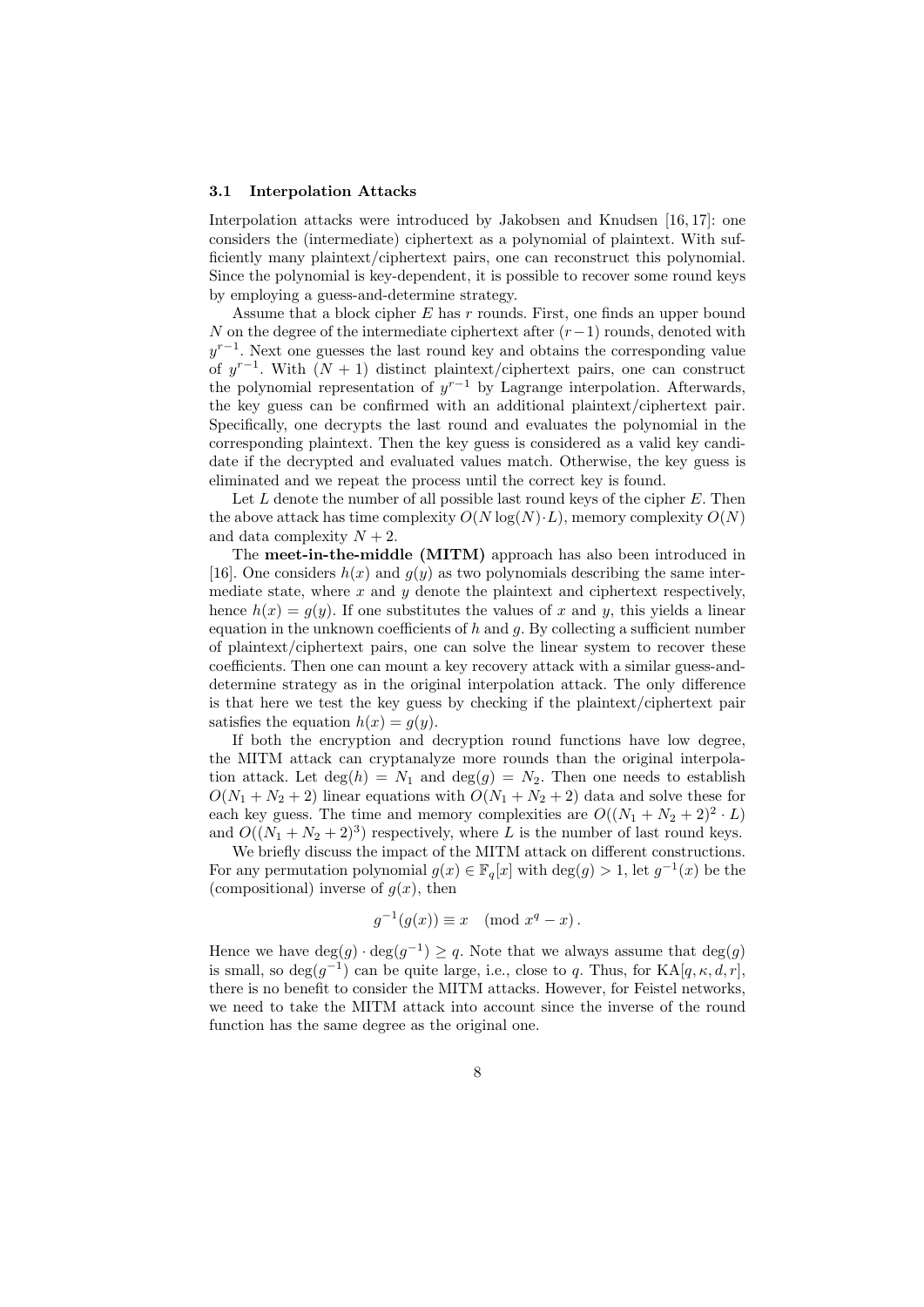#### 3.2 Leading Terms of the Output

We present some results on the leading terms, *i.e.*, terms with the highest and the second highest degrees, of the output of KA and FN ciphers. These results will be used in the sequel.

**Proposition 1.** Let  $f(x) = x^d + \sum_{i=0}^{d-1} a_i x^i$  be the round function of  $KA[q, \kappa, d, r]$ , where d is a positive integer with  $d > 1$  and  $a_i \in \mathbb{F}_q$ . If  $r \leq R(d,q) - 1$ , then for  $KA[q, \kappa, d, r]$ , we have that (i) the algebraic degree of the output is  $d^r$ , and (ii) the leading terms of the output are  $x^{d^r} + (d_p^r \cdot k_0 + d_p^{r-1} \cdot a_{d-1}) x^{d^r-1}$ , where  $d \equiv d_p \bmod p$ ,  $0 \leq d_p \leq p-1$  and p is the characteristic of  $\mathbb{F}_q$ .

Proof. The claim (i) is a direct corollary of (ii), so it suffices to prove (ii). We will show the result by induction on r. If  $r = 1$ , then the output is  $f(x+k_0)+k_1$ . By the binomial theorem, the output can be written as

$$
x^{d} + d \cdot k_0 x^{d-1} + g_1(x) + a_{d-1} x^{d-1} + g_2(x),
$$

where  $\deg(g_1 + g_2) \leq d - 2$ . Hence the leading terms are

$$
x^d + (d_p \cdot k_0 + a_{d-1}) x^{d-1}.
$$

Assume that the claim holds for  $t-1$ , where  $1 \leq t-1 \leq R(d,q)-2$ . Then the leading terms of the output of round  $t-1$  are

$$
x^{d^{t-1}} + (d_p^{t-1} \cdot k_0 + d_p^{t-2} \cdot a_{d-1}) x^{d^{t-1}-1}.
$$

Again, by the binomial theorem, the leading terms of the round  $t$  output is

$$
\left(x^{d^{t-1}}\right)^d + d \cdot \left(x^{d^{t-1}}\right)^{d-1} (d_p^{t-1} \cdot k_0 + d_p^{t-2} \cdot a_{d-1}) x^{d^{t-1}-1}
$$
  
=  $x^{d^t} + \left(d_p^t \cdot k_0 + d_p^{t-1} \cdot a_{d-1}\right) x^{d^t-1}$ ,

which implies that the claim is true for  $t$ . Therefore, the claim holds for any  $r \leq R(d, q) - 1.$ 

For FN $[q, \kappa, d, r]$ , we consider plaintexts of the form  $x||C$ , where C is a constant in  $\mathbb{F}_q$ . As shown in the following proposition, we can achieve two more rounds compared with KA ciphers.

**Proposition 2.** Let  $f(x) = x^d + \sum_{i=0}^{d-1} a_i x^i$  be the round function of  $FN[q, \kappa, d, r]$ , where d is a positive integer with  $d > 1$  and  $a_i \in \mathbb{F}_q$ . Consider plaintexts of the form  $x||C$ , where C is a constant in  $\mathbb{F}_q$ . If  $3 \leq r \leq R(d,q)+1$ , then the leading terms of the right part of the output are  $x^{d^{r-2}} + (d_p^{r-2} \cdot (k_1 + f(C + k_0)) + d_p^{r-3} \cdot$  $a_{d-1}x^{d^{r-2}-1}$ , where  $d \equiv d_p \bmod p$ ,  $0 \leq d_p \leq p-1$  and p is the characteristic of  $\mathbb{F}_q$ .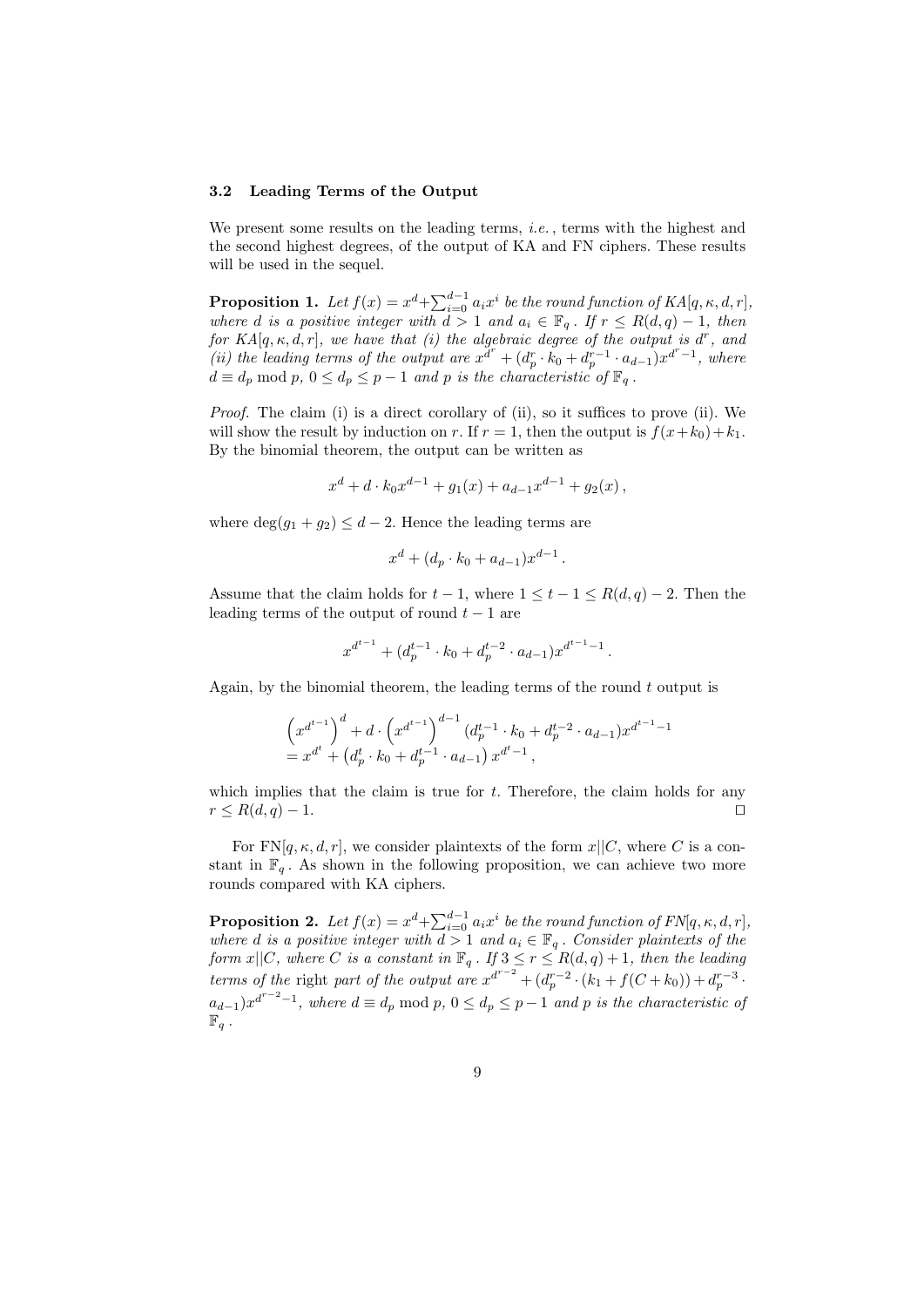*Proof.* The output of the first round is  $C||(x+f(C+k_0))$ . This leads to the output  $(x + f(C + k_0))||(f(x + k_1 + f(C + k_0)) + C)$  after the second round and output  $(f(x+k_1+f(C+k_0))+C)||(x+f(C+k_0)+f(f(x+k_1+f(C+k_0))+C+k_2))$ after the third round. Then similarly to Proposition 1, one can prove that the leading terms of the right part of the output are

$$
x^{d^{r-2}} + (d_p^{r-2} \cdot (k_1 + f(C + k_0)) + d_p^{r-3} \cdot a_{d-1}) x^{d^{r-2} - 1}
$$
  
when  $3 \le r \le R(d, q) + 1$ .

Remark 1. Note that the special case  $p = 2$ , d odd and  $P = x||C$  or  $C||x$  has been described by Sun et al. [27].

#### 3.3 New Attacks

One of the bottlenecks of classical interpolation attacks is that the attacker always needs to store the whole interpolated polynomial. Thus, the memory complexity can be very high if the degree of the polynomial is high. Based on the result in Sect. 3.2, for certain KA and FN ciphers, the key can be deduced from the second highest term of the interpolated polynomial. Hence, to recover the key, we only need to store the coefficient of the specific term rather than the whole polynomial. In this way, we can present our new interpolation attack with constant memory complexity.

Interpolating One Coefficient. Now we present the algorithm for recovering the coefficient of the second highest term of the interpolated polynomial.

Assume that  $g(x) \in \mathbb{F}_q[x]$  has degree at most  $\Delta$ . Also assume that we know  $(\Delta+1)$  points  $\{(x_0,y_0),(x_1,y_1),\cdots,(x_\Delta,y_\Delta)\}\)$ , where  $x_i=\alpha^i$  for some primitive element  $\alpha \in \mathbb{F}_q$  and  $y_i = g(x_i)$ . Then by the Lagrange interpolation formula,  $g(x)$  is uniquely determined by the formula

$$
g(x) = \sum_{i=0}^{\Delta} g(\alpha^i) \cdot \prod_{0 \le j \le \Delta, j \ne i} \frac{x - \alpha^j}{\alpha^i - \alpha^j}.
$$

Let  $g(x) = \sum_{i=0}^{\Delta} a_i x^i$ , then the coefficient of the second highest term is equal to

$$
a_{\Delta-1} = \sum_{i=0}^{\Delta} \frac{-g(\alpha^i) \cdot \sum_{0 \le j \le \Delta, j \ne i} \alpha^j}{\prod_{0 \le j \le \Delta, j \ne i} (\alpha^i - \alpha^j)} = \sum_{i=0}^{\Delta} g(\alpha^i) \frac{\beta_i}{\gamma_i}, \qquad (6)
$$

where  $\gamma_i = \prod_{0 \le j \le \Delta, j \ne i} (\alpha^i - \alpha^j)$  and  $\beta_i = -\sum_{0 \le j \le \Delta, j \ne i} \alpha^j$ . Note that

$$
\gamma_{i+1} = \gamma_i \cdot \alpha^{\Delta} \cdot \frac{\alpha^i - \alpha^{-1}}{\alpha^i - \alpha^{\Delta}}
$$
 and  $\beta_i = \alpha^i - \sum_{0 \le j \le \Delta} \alpha^j$ .

By combining these observations, we present the procedure for recovering only the coefficient of the second highest term in Algorithm 1.

Proposition 3 describes the complexity of Algorithm 1.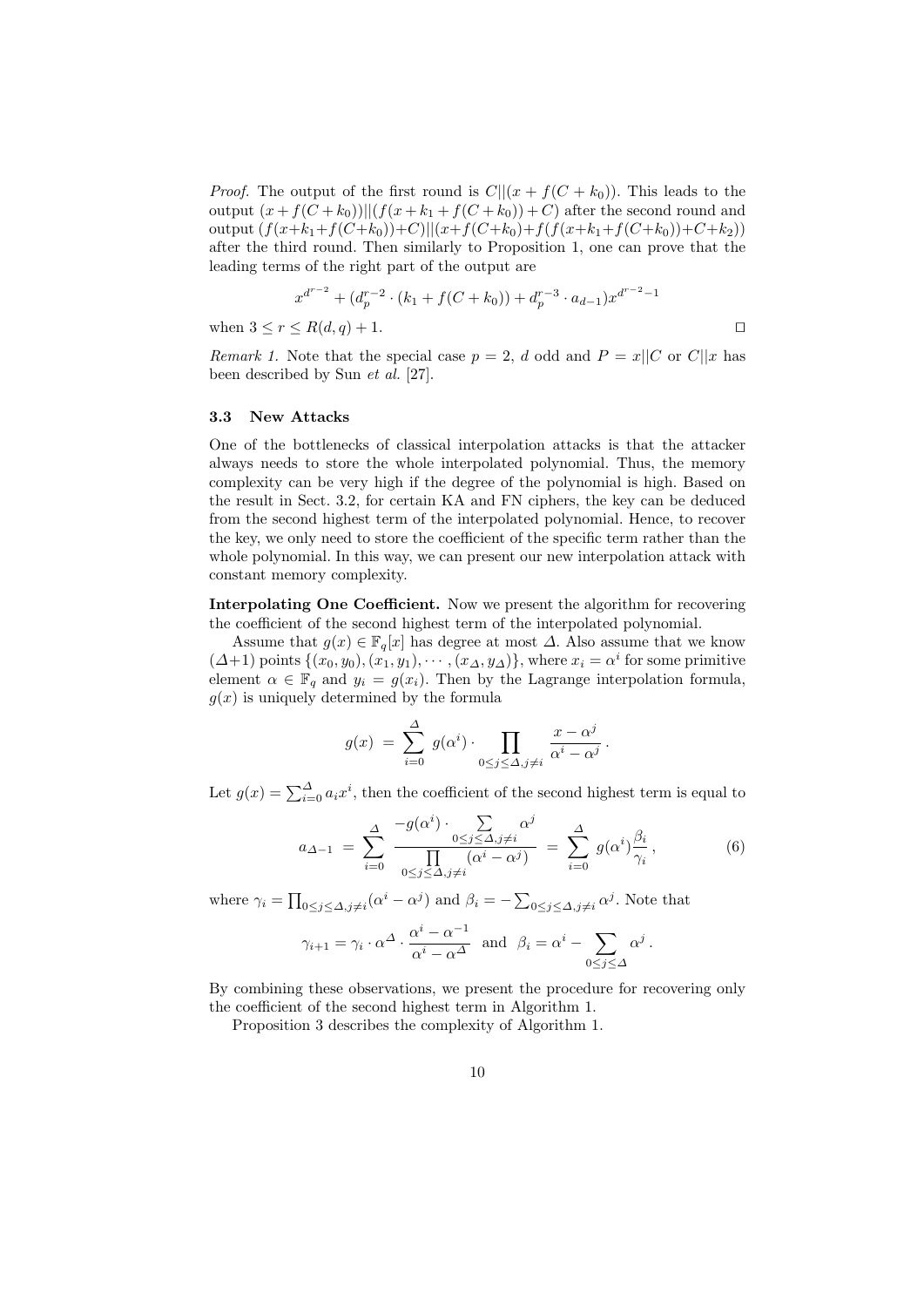Algorithm 1 Recover the coefficient of the second highest term

**Input:** The algebraic degree  $\Delta$  of the polynomial, a primitive element  $\alpha \in \mathbb{F}_q$ , and the polynomial evaluation oracle  $\mathcal O$ 

**Output:** The coefficient  $t$  of the second highest term

1:  $t \leftarrow 0$ 2:  $s \leftarrow -\sum_{j=0}^{A} \alpha^j$ 3:  $a \leftarrow \prod_{j=1}^{\Delta} (1 - \alpha^j)$ 4:  $b \leftarrow 1$ 5: for *i* from 0 to  $\Delta$  do 6:  $t \leftarrow t + \mathcal{O}(b) \cdot \frac{s+b}{a}$ 7: if  $i < \Delta$  then 8:  $a \leftarrow a \cdot \alpha^{\Delta} \cdot \frac{b - \alpha^{-1}}{b - \alpha^{\Delta}}$ 9:  $b \leftarrow b \cdot \alpha$ 10: end if 11: end for 12: return  $t$ 

**Proposition 3.** Algorithm 1 has time complexity  $O(\Delta \log(\Delta))$  and memory complexity  $O(1)$ .

Proof. The time complexity of Algorithm 1 is exactly the time complexity of interpolating one coefficient in Lagrange interpolation, which is shown to be  $O(\Delta \log(\Delta))$  in [26]. Due to the simplicity of the algorithm, one can immediately obtain that the memory complexity is  $O(1)$ .

**New Attacks on KA.** Assume that  $d_p \neq 0$  and  $r \leq R(d,q) - 1$ . Then the attack on  $KA[q, \kappa, d, r]$  is described below.

- 1. Let  $\Delta = d^r$ . Choose a primitive element  $\alpha \in \mathbb{F}_q$ , and the encryption oracle  $\mathcal E$  as input to Algorithm 1.
- 2. Run Algorithm 1. Let t be the output.
- 3. By Proposition 1, we have  $t = d_p^r \cdot k_0 + d_p^{r-1} \cdot a_{d-1}$ . Therefore,  $k_0$  can be determined from

$$
k_0 = \frac{t - d_p^{r-1} \cdot a_{d-1}}{d_p^r} \, .
$$

In the above attack, we need to query the encryption oracle  $d^r + 1$  times. The time and memory complexity are dominated by Algorithm 1, which is  $O(r d<sup>r</sup>)$  and  $O(1)$  respectively according to Proposition 3. In summary, the time/memory/data complexities of the attack on  $KA[q, \kappa, d, r]$  are as follows:

$$
T = O(r d^r), M = O(1), D = d^r + 1.
$$
\n(7)

New Attacks on FN. Assume that  $d_p \neq 0$  and  $3 \leq r \leq R(d,q) + 1$ . For  $r \leq R(d, q) + 1$ , the attack on  $FN[q, \kappa, d, r]$  is shown below: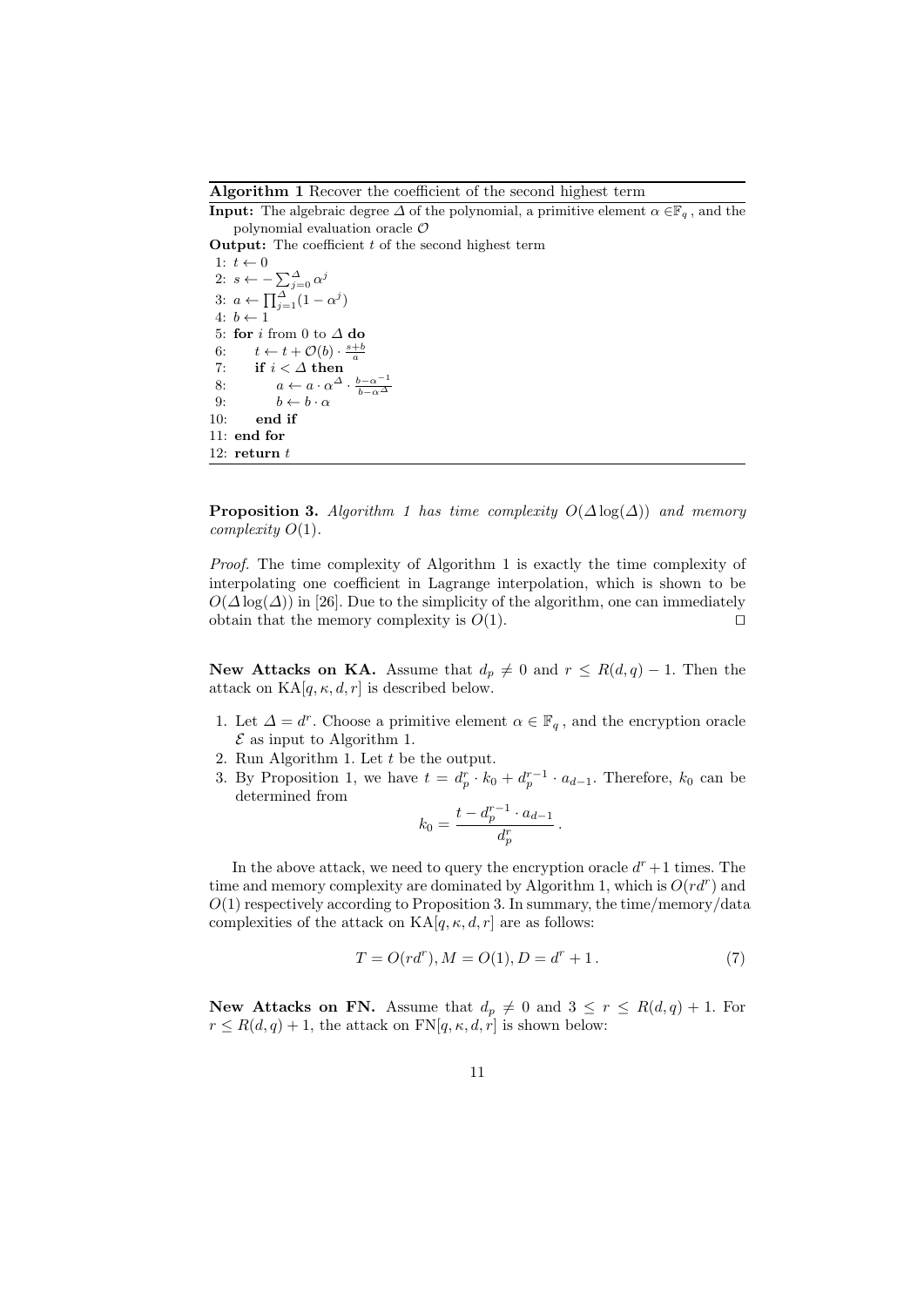- 1. Let  $\Delta = d^{r-2}$  and  $C_0$  be a constant in  $\mathbb{F}_q$ . Take a primitive element  $\alpha \in$  $\mathbb{F}_q$ , and the FN encryption oracle  $\mathcal E$  as input to Algorithm 1. Note that the input of  $\mathcal E$  is of the form  $\alpha^i||C_0$ .
- 2. Run Algorithm 1. Let  $t$  be the output.
- 3. By Proposition 1, we have  $t = d_p^{r-2} \cdot (k_1 + f(C + k_0)) + d_p^{r-3} \cdot a_{d-1}$ .
- 4. Pick two other distinct constants  $C_1$  and  $C_2$ . Repeat Steps 1-3, assume that the results are  $t_1$  and  $t_2$  respectively. Now we have the system of equations with unknowns  $k_0$  and  $k_1$ :

$$
\begin{cases}\nt_0 = d_p^{r-2} \cdot (k_1 + f(C_0 + k_0)) + d_p^{r-3} \cdot a_{d-1}, \nt_1 = d_p^{r-2} \cdot (k_1 + f(C_1 + k_0)) + d_p^{r-3} \cdot a_{d-1}, \nt_2 = d_p^{r-2} \cdot (k_1 + f(C_2 + k_0)) + d_p^{r-3} \cdot a_{d-1}.\n\end{cases}
$$
\n(8)

5. From Eqn. (8), we obtain

$$
f(C_i + k_0) - f(C_j + k_0) - \frac{t_i - t_j}{d_p^{r-2}} = 0,
$$

where  $0 \le i \le j \le 2$ . Then  $k_0$  can be determined by computing the GCD of the three polynomials of  $k_0$ . Finally, one can obtain

$$
k_1 = \frac{t_0 - d_p^{r-3} \cdot a_{d-1}}{d_p^{r-2}} - f(C_0 + k_0).
$$

Note that  $f(x)$  is assumed to have low degree in this paper. Thus, the complexity of Step 5 is negligible. Then similarly to the analysis of attacks on KA ciphers, the complexity of the above attack on  $\text{FN}[q, \kappa, d, r]$  is:

$$
T = O(r d^{r-2}), M = O(1), D = d^{r-2} + 1.
$$

Discussion. It is worth pointing out that our new attacks are chosen-plaintext attacks since we need to choose plaintexts of a specific form in Algorithm 1. As classical interpolation attacks are known-plaintext attacks, the low-memory interpolation attacks requires a stronger attack model.

Note that Sun et al. in [27] also present a low-memory higher-order integral attack which applies to both KA and FN ciphers. However, their attack needs to know the values of the interpolated polynomials over all elements in  $\mathbb{F}_q$ . That is, their attack has data complexity  $q$ . Under our assumption, we always have  $d^r + 1 \leq q$ . Hence, our attack has smaller data complexity than the higher-order integral attack in [27].

An interesting research direction is to break the barrier of the assumption, i.e., determine some key-dependent terms even with  $r > R(d, q) + 1$ .

# 4 Attacks on Block Ciphers with Simple Key Schedules

This section proposes attacks on block ciphers with simple key schedules. The first type of attacks are direction applications of the low-memory attack proposed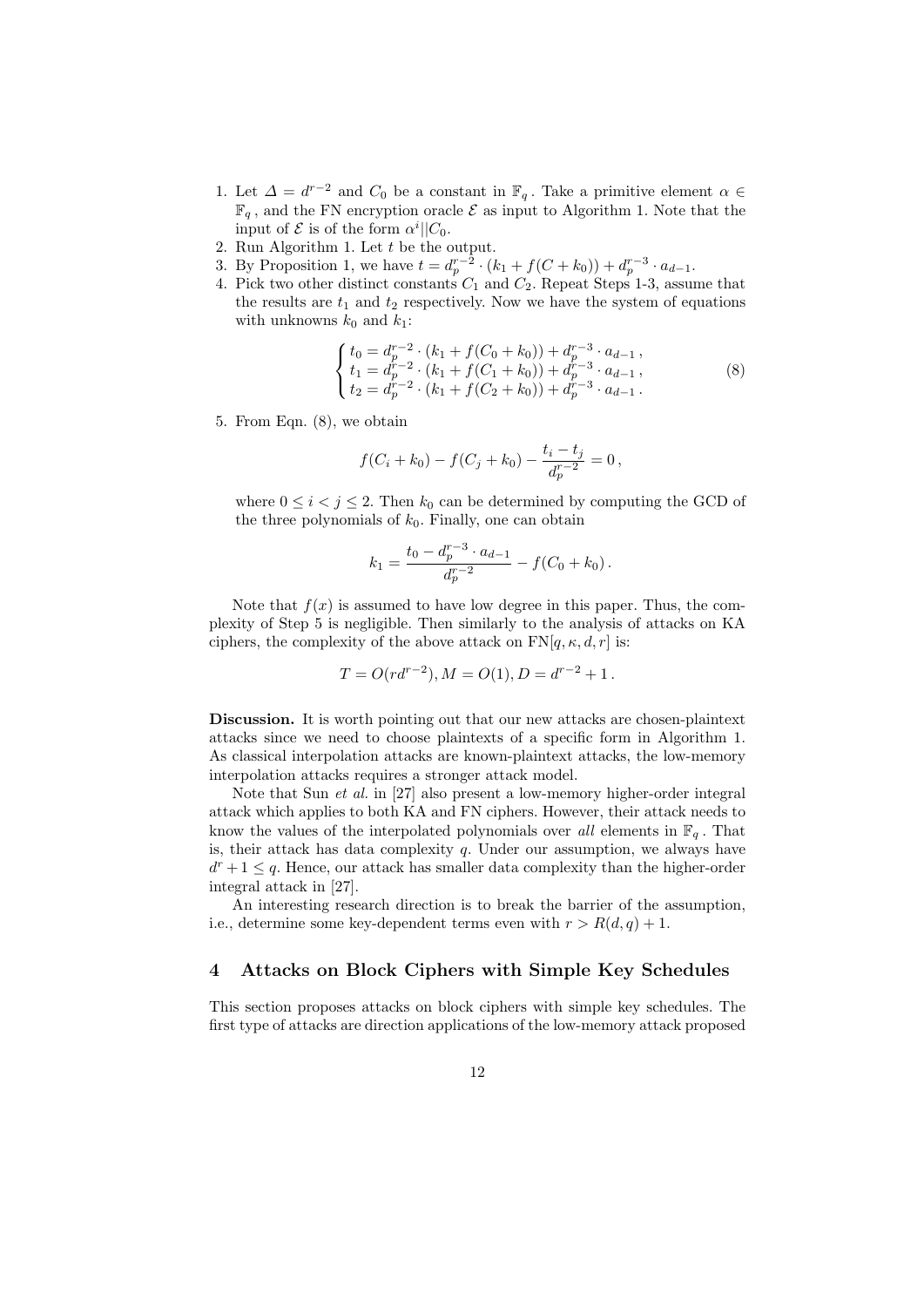in Sect. 3. The second class of attacks are based on the same strategy and are divided into two groups in terms of memory and data complexities.

We consider ciphers with key space size  $\kappa = q^{\ell}$ , i.e.,  $KA[q, q^{\ell}, d, r]$  and  $\text{FN}[q, q^{\ell}, d, r]$ , where  $2 \leq \ell \leq r+1$ . In this section, we assume a simple key schedule. The master key is  $k_0||k_1|| \cdots ||k_{\ell-1}$  and the *i*-th round key is  $k_{i \text{ mod } \ell} + c_i$ , i.e., the i-th round function is

$$
F_i(x) := F(x + k_{i \bmod \ell} + c_i), \ 0 \le i \le r,
$$

where  $F$  has the form as in (4) and the  $c_i$ 's are independently chosen constants.

#### 4.1 Iterative Low-Memory Interpolation Attacks

This section presents attacks on block ciphers with simple key schedules by iteratively applying the low-memory attack proposed in Sect. 3.

Our attack is based on the observation that the low-memory interpolation attack is independent of the key schedule. Hence, one can recover the first subkey  $k_0$  by the low-memory interpolation attack and then substitute the obtained subkey to peel off the first round. By repeating the process, the remaining subkeys can be determined, as illustrated in Algorithm 2. An interesting property of the attack is that the complexity of the whole attack is dominated by that of recovering the first subkey. Actually, the complexities of recovering the i-th subkey  $k_i$  are given by those of the low-memory interpolation attack on the  $(r - i)$ -round reduced cipher. Thus, by the analysis in Sect. 3.3, the *i*-th subkey  $k_i$  can be determined with complexities:

$$
T_i = O(r d^{r-i}), M_i = O(1), D_i = d^{r-i} + 1, i = 0, 1, \cdots, \ell - 1.
$$

Therefore, the total complexities of the full attack is dominated by those of recovering the subkey  $k_0$ , *i.e.*,

$$
T = O(r d^r), M = O(1), D = d^r + 1.
$$

Algorithm 2 Attacks on  $\text{KA}[q, q^{\ell}, d, r]$  with  $r \leq R(d, q) - 1$  and  $\text{FN}[q, q^{\ell}, d, r]$ with  $r \leq R(d,q)+1$ 

Now we elaborate the above attack for the cipher  $KA[q, q^2, d, r]$  with a simple key schedule. Assume that  $d_p \neq 0$  and  $r \leq R(d,q) - 1$ . Then the attack is described below.

1. Let  $\Delta = d^r$ . Choose a primitive element  $\alpha \in \mathbb{F}_q$ , and the encryption oracle  $\mathcal E$  as input to Algorithm 1.

<sup>1.</sup> Recover  $k_0$  by the low-memory interpolation attack in Sect. 3.3.

<sup>2.</sup> Substitute  $k_0$  in the cipher. Then repeat Step 1 to recover  $k_1$ .

<sup>3.</sup> Repeat Step 2 until the master key  $k_0||k_1|| \cdots ||k_{\ell-1}$  is obtained.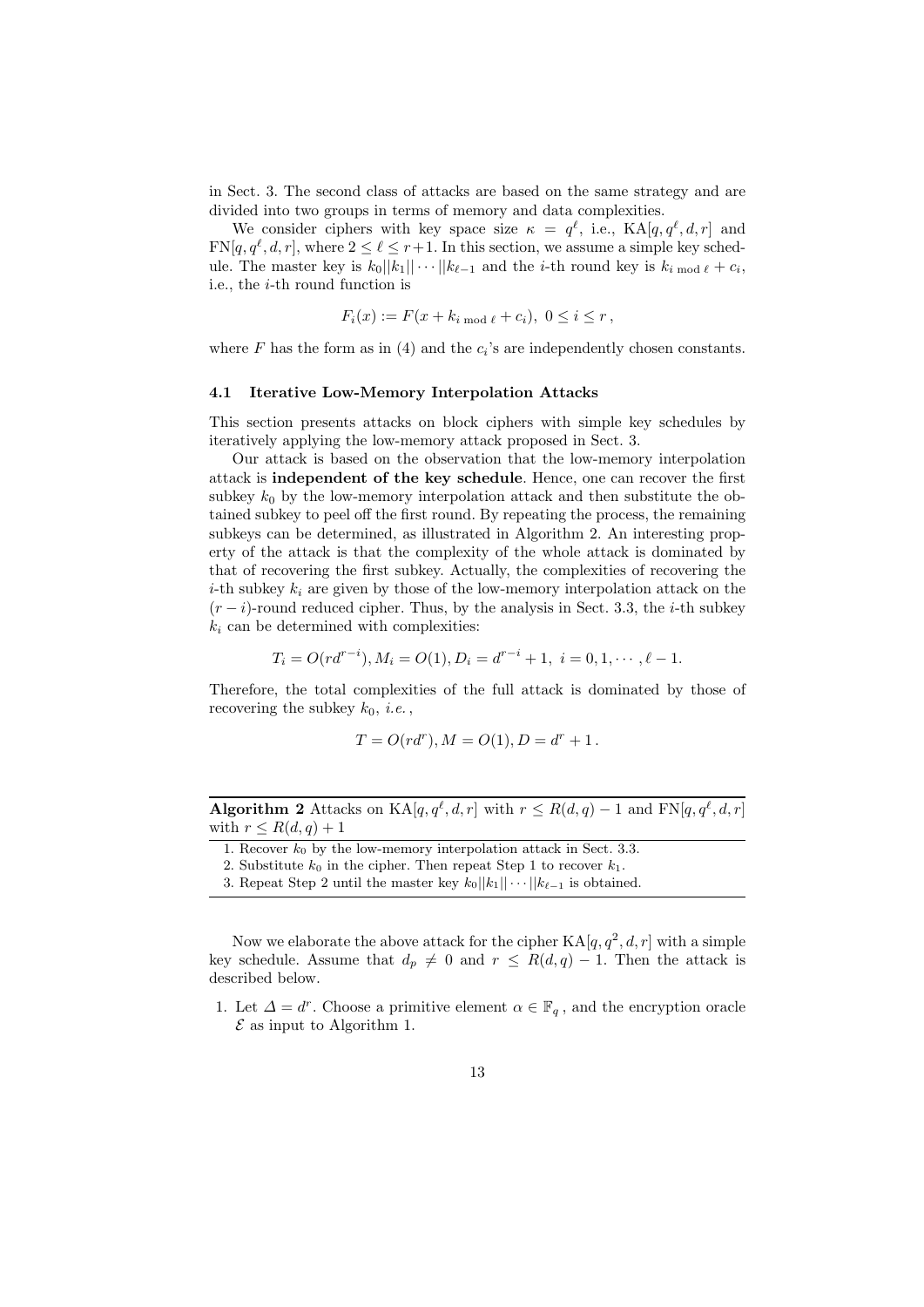- 2. Run Algorithm 1. Let t be the output.
- 3. By Proposition 1, we have  $t = d_p^r \cdot k_0 + d_p^{r-1} \cdot a_{d-1}$ . Therefore,  $k_0$  can be determined from

$$
k_0 = \frac{t - d_p^{r-1} \cdot a_{d-1}}{d_p^r} \, .
$$

4. Substitute  $k_0$  in the cipher. Then repeat Steps 1-3 with the minor change that  $\Delta = d^{r-1}$ . Finally,  $k_1$  can be recovered.

Similar to the discussion in Sect. 3.3, it is readily seen that the time/memory/data complexities of the attack on  $KA[q, q^2, d, r]$  are as follows:

$$
T = O(r d^r), M = O(1), D = d^r + 1.
$$

The following proposition summarize the results in this section.

**Proposition 4.** Assume that  $r \leq R(d,q)-1$  for  $KA[q, q^{\ell}, d, r]$  and  $r \leq R(d,q)+1$ 1 for  $FN[q, q^{\ell}, d, r]$ . Then there exists an attack on  $KA[q, q^{\ell}, d, r]$  with time complexity  $O(r d<sup>r</sup>)$ , memory complexity  $O(1)$ , and data complexity  $d<sup>r</sup> + 1$  while there exists an attack on  $FN[q, q^{\ell}, d, r]$ , with time complexity  $O(r d^{r-2})$ , memory complexity  $O(1)$ , and data complexity  $d^{r-2} + 1$ .

#### 4.2 Attacks based on Guess-and-Determine Strategies

This section explores the guess-and-determine strategies in the analysis of block ciphers with simple key schedules. We propose a generic attack and then implement the attack with existing techniques.

Based on a guess-and-determine strategy, a generic attack on  $KA[q, q^{\ell}, d, r]$ and  $FN[q, q^{\ell}, d, r]$  is presented in Algorithm 3. The main idea is that after guessing  $(\ell - 1)$  subkeys  $k_0, k_1, \cdots, k_{\ell-2}$ , we can skip the first  $(\ell - 1)$  rounds. If the last round key is not  $k_{\ell-1}$ , by decrypting with the guessed subkeys we can also skip several final rounds until we hit  $k_{\ell-1}$ . As a result, we only need to consider  $R_{\text{KA}}(r,\ell)$  and  $R_{\text{FN}}(r,\ell)$  rounds for  $\text{KA}[q,q^{\ell},d,r]$  and  $\text{FN}[q,q^{\ell},d,r]$  respectively, where

$$
R_{\text{KA}}(r,\ell) = \left( \left\lfloor \frac{r+1}{\ell} \right\rfloor - 1 \right) \ell \text{ and } R_{\text{FN}}(r,\ell) = 1 + \left( \left\lfloor \frac{r}{\ell} \right\rfloor - 1 \right) \ell. \tag{9}
$$

Moreover, the reduced cipher can be regarded as a reduced-round cipher by replacing some key additions with constant additions. This fact allows us to extend the attack on the single key version to large key versions. The above observation has been summarized in the following.

**Proposition 5.** Assume that there is an attack on  $KA[q, q, d, r]$  or  $FN[q, q, d, r]$ with time complexity  $T(r)$ , memory complexity  $M(r)$ , and data complexity  $D(r)$ . Then there exists an attack on  $KA[q, q^{\ell}, d, r]$  or  $FN[q, q^{\ell}, d, r]$  with time complexity  $T(R_\lambda(r,\ell))q^{\ell-1}$ , memory complexity  $M(R_\lambda(r,\ell))$ , and data complexity  $D(R_\lambda(r, \ell)),$  where  $\lambda \in \{ \text{KA}, \text{FN} \}.$ 

We will implement Algorithm 3 with low-memory interpolation and GCD attacks.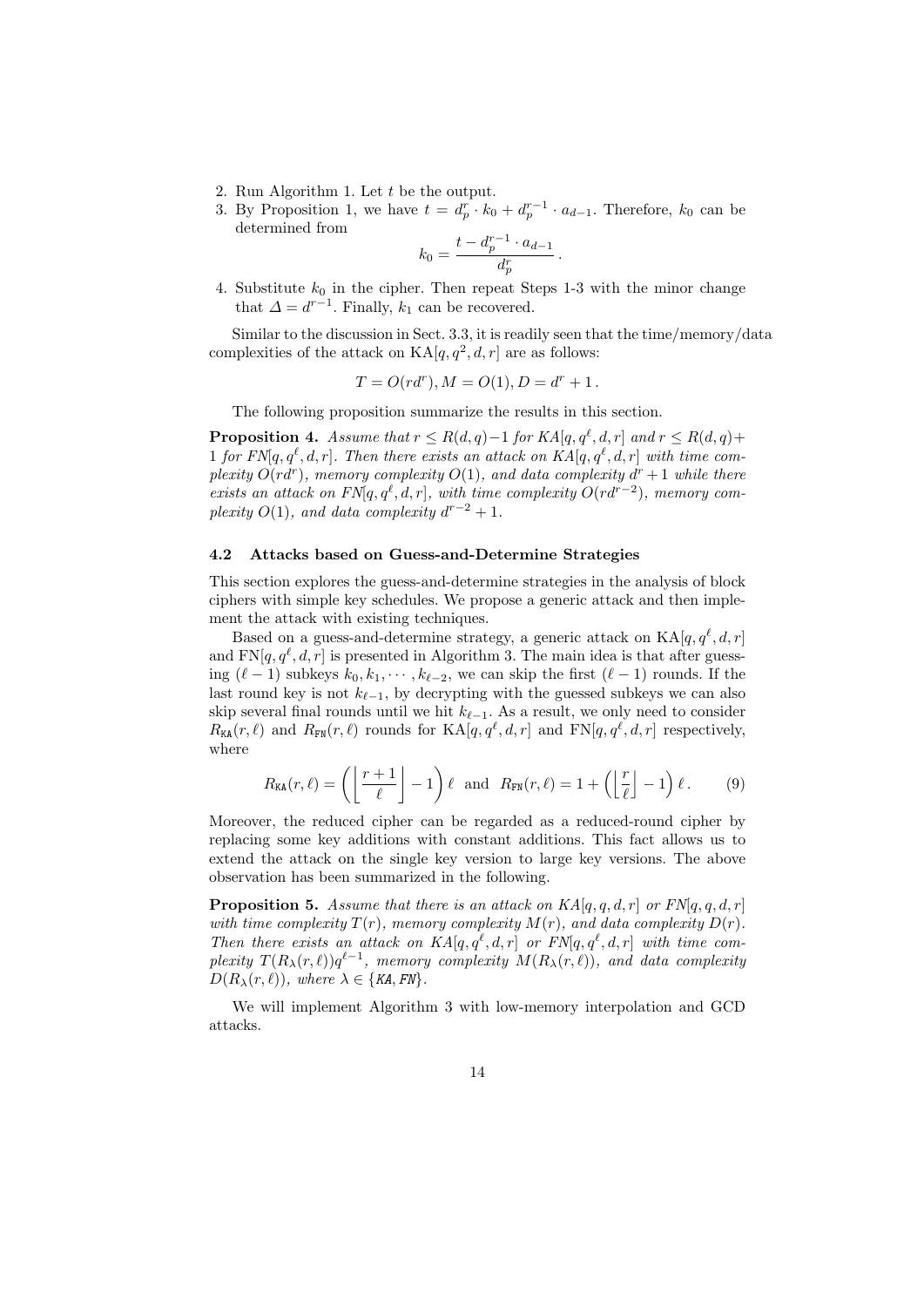**Algorithm 3** Generic attacks on  $KA[q, q^{\ell}, d, r]$  and  $FN[q, q^{\ell}, d, r]$ 

3. Test the candidate master key  $k_0||k_1|| \cdots ||k_{\ell-1}^*$  with an additional random plaintext/ciphertext pair. If the test is passed, then  $k_0||k_1|| \cdots ||k_{\ell-1}^*$  is the right key. Otherwise, repeat Steps 1-3 until right keys are found.

Low-Memory Interpolation Attacks Note that the attack in Sect. 3.3 can be directly applied to the reduced ciphers of  $KA[q, q^{\ell}, d, r]$  and  $FN[q, q^{\ell}, d, r]$ . Then by Proposition 5, we have the following result.

**Proposition 6.** Assume that  $r \leq R(d,q) + \ell - 2$  for  $KA[q, q^{\ell}, d, r]$  and  $r \leq$  $R(d,q) + \ell$  for FN[q,  $q^{\ell}, d, r$ ]. There exists an attack on  $KA[q, q^{\ell}, d, r]$  with time complexity  $O(R_{\text{KA}}(r,\ell)d^{R_{\text{KA}}(r,\ell)}q^{\ell-1})$ , memory complexity  $O(1)$ , and data complexity  $d^{R_{\text{KA}}(r,\ell)} + 1$  and there exists an attack on  $FN[q, q^{\ell}, d, r]$ , with time complexity  $O(R_{\text{FM}}(r,\ell)d^{R_{\text{FM}}(r,\ell)-2}q^{\ell-1}),$  memory complexity  $O(1)$ , and data complexity  $d^{R_{\text{FN}}(r,\ell)-2}+1.$ 

To illustrate the main procedure, we present an attack on  $KA[q, q^2, d, r]$ . Assume that  $d_p \neq 0, r \leq R(d, q)$  and  $r \equiv 0 \pmod{2}$ . Then the attack is given below.

- 1. Guess subkey  $k_0$ .
- 2. Let  $\Delta = d^{r-2}$ . Choose a primitive element  $\alpha \in \mathbb{F}_q$ , and the encryption oracle  $\mathcal E$  as input to Algorithm 1.
- 3. In Line 6 of Algorithm 1, the oracle returns  $F^{-1}(\mathcal{E}(F^{-1}(b)+k_0+c_0)+k_0+c_r)$ , where  $F^{-1}$  is the compositional inverse of F. Thus, Algorithm 1 returns the coefficient of the second highest term of the polynomial representing the last  $(r-2)$  rounds of the cipher. Run Algorithm 1.
- 4. Let t be the output of Algorithm 1. By Proposition 1, we have  $t = d_p^{r-2}$ .  $k_1 + d_p^{r-3} \cdot a_{d-1}$ , where the notation is from Proposition 1. Therefore,  $k_1^*$  can be determined from  $k_1^* = (t - d_p^{r-3} \cdot a_{d-1})/d_p^{r-2}$ .
- 5. Test the candidate master key  $k_0||k_1^*$ . If the test is passed, then  $k_0||k_1^*$  is the right key. Otherwise, repeat Steps 1-5 until the right keys are found.

Step 1 needs  $q$  guesses in the worst case; for each guess we execute Steps 2-4, that correspond to a low-memory interpolation attack on an  $(r-2)$ -round reduced cipher. From Eqn. (7) the complexity of the above attack is given by

$$
T = O(r d^{r-2} q), M = O(1), D = d^{r-2} + 1.
$$

GCD Attacks The GCD attack on MiMC was introduced by Albrecht et al. [3]: it deduces the key by computing the greatest common divisor of polynomials from known plaintext/ciphertext pairs. The GCD attack enjoys very low data

<sup>1.</sup> Guess subkeys  $k_0, k_1, \cdots, k_{\ell-2}$ .

<sup>2.</sup> Mount a key recovery attack on the reduced cipher with  $k_{\ell-1}$  the only unknown key. If it fails to recover the remaining  $k_{\ell-1}$ , then go back to Step 1. Otherwise, one obtains a candidate  $k_{\ell-1}^*$ .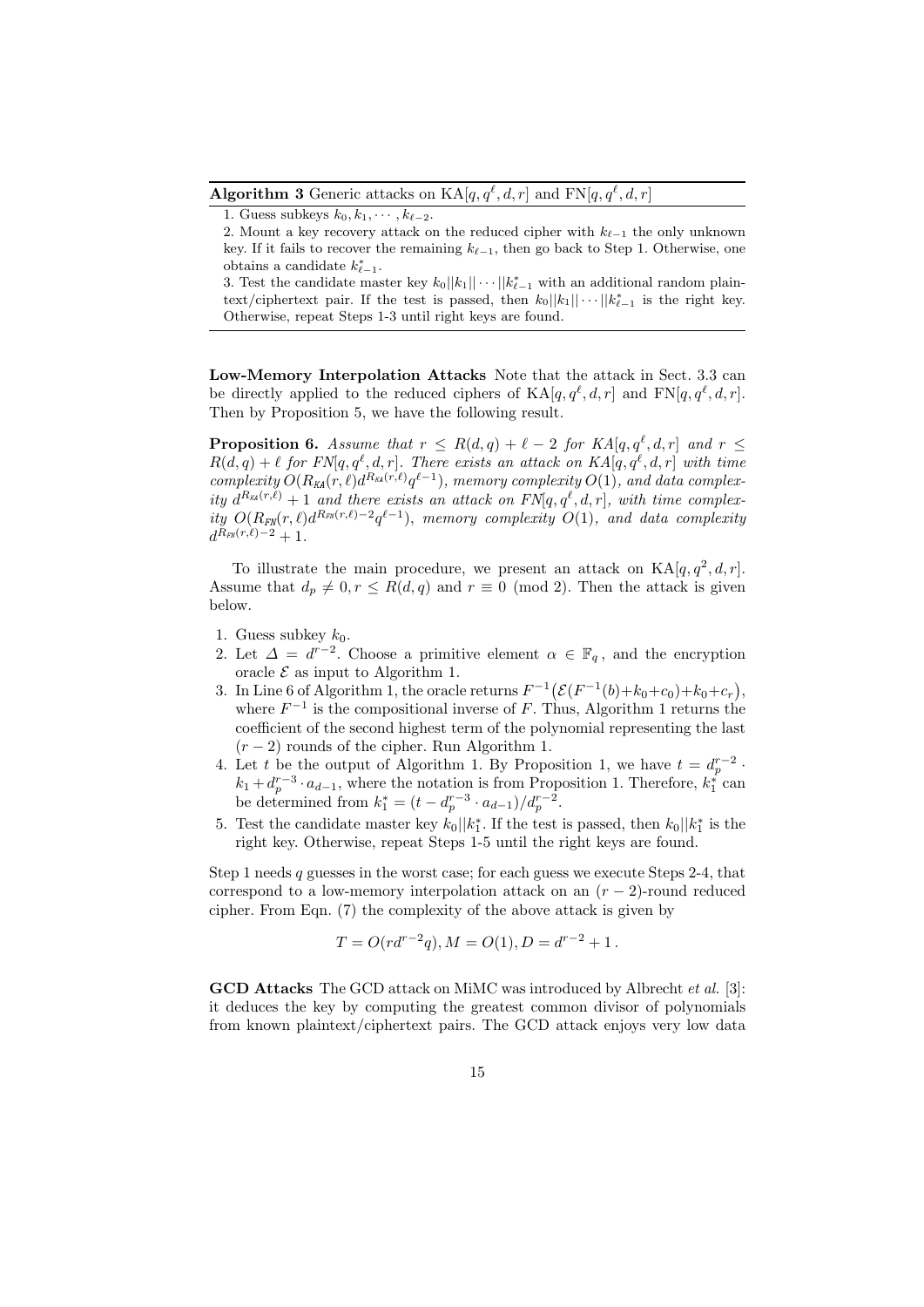complexity, which makes it appropriate in a low-data scenario. It is straightforward to plug the attack into the framework of Algorithm 3. We will present GCD attacks on  $\text{KA}[q, q^{\ell}, d, r]$  and  $\text{FN}[q, q^{\ell}, d, r]$ .

Denote by  $E(x)$  the encryption of plaintext x under the key  $k_0||k_1|| \cdots ||k_{\ell-1}$ . The GCD attack on  $KA[q, q^{\ell}, d, r]$  proceeds as follows:

- 1. Guess subkey  $k_0, k_1, \cdots, k_{\ell-2}$ .
- 2. Denote by  $E(k_{\ell-1}, x)$  the output of the  $R_{\text{KA}}(r, \ell)$ -round reduced cipher with input  $x$ . For any two different plaintext/ciphertext pairs, one can obtain the corresponding input/output pairs  $(x_i, y_i)$  for  $i = 0, 1$ .
- 3. Compute the univariate polynomial  $E(K, x_i) y_i$  explicitly for  $i = 0, 1$ . It is clear that these polynomials share  $K - k_{\ell-1}$  as a factor if the key guess is correct. Indeed, in this case with high probability  $gcd(E(K, x_0)$  $y_0, E(K, x_1) - y_1) = K - k_{\ell-1}.$
- 4. Compute  $gcd(E(K, x_0) y_0, E(K, x_1) y_1)$ . If the result is 1 or has only irreducible factors with degree larger than two, then the key guess is wrong and we go back to Step 1. Otherwise, the constant part of the linear factors of the result are candidates for  $k_{\ell-1}$ , denoted by  $k_{\ell-1}^*$ .
- 5. Test the candidate master key  $k_0||k_1|| \cdots ||k_{\ell-1}^*$ . If the test is passed, then  $\|k_0\| |k_1|| \cdots \| k_{\ell-1}^*$  is the right key. Otherwise, repeat Steps 1-6 until the right keys are found.

As we show in Appendix A, Step 3 can be implemented with both time and memory complexities  $O(R_{\text{KA}}(r,\ell) d^{R_{\text{KA}}(r,\ell)})$ . Note that both of the polynomials  $E(K, x_0) - y_0$  and  $E(K, x_1) - y_1$  have degree  $d^{R_{\text{KA}}(r,\ell)}$ . Then, by the estimation in Sect. 2.2, the complexity of computing greatest common divisors in Step 4 is  $O(R_{\text{KA}}(r,\ell)^2 d^{R_{\text{KA}}(r,\ell)})$ . Thus, the time complexity for each subkey guess is dominated by the computation of the greatest common divisor, *i.e.*,  $O(R_{\text{KA}}(r,\ell)^2 d^{R_{\text{KA}}(r,\ell)})$ . Therefore, the total time complexity of the above attack is  $O(R_{\text{KA}}(r,\ell)^2 d^{R_{\text{KA}}(r,\ell)} q^{\ell-1})$ . Moreover, the memory consumption is around  $O(R_{\text{KA}}(r,\ell)d^{R_{\text{KA}}(r,\ell)})$  since Step 3 dominates the memory complexity. Notably, we only need three plaintext/ciphertext pairs. To sum up, the time/memory/data complexities of the above attack are given by

$$
T = O(R_{\text{KA}}(r,\ell)^2 d^{R_{\text{KA}}(r,\ell)} q^{\ell-1}), M = O(R_{\text{KA}}(r,\ell) d^{R_{\text{KA}}(r,\ell)}), D = 3.
$$

With the MITM approach, one can mount an attack on  $FN[q, q^{\ell}, d, r]$  with similar complexity but double the number of rounds attainable. Now we sketch the main idea by the attack on  $FN[q, q, d, r]$ . First, we construct two polynomials  $G(K, x)$  and  $H(K, y)$  representing the state after round  $\lceil r/2 \rceil$  as a polynomial in the unknown key and the plaintext or ciphertext respectively. Then the key can be deduced by computing the greatest common divisor of two polynomials  $G(K, x_0) - H(K, y_0)$  and  $G(K, x_1) - H(K, y_1)$  whose degrees are upper bounded by  $d^{[r/2]}$ . Hence, the time/memory/data complexities of the above attack are given by

$$
T = O(|r/2|^2 d^{|r/2|}), M = O(|r/2| d^{|r/2|}), D = 3.
$$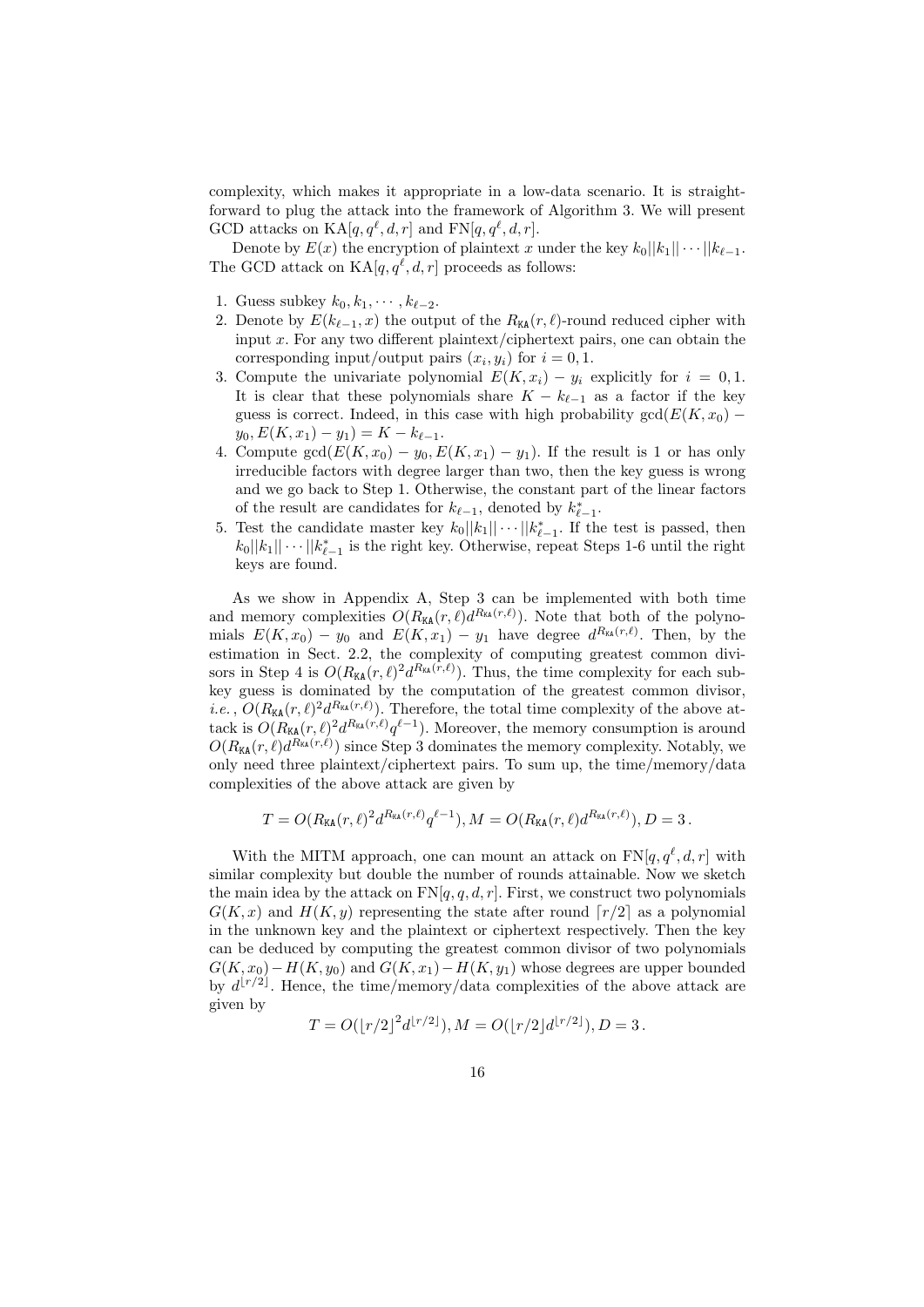We can generalize the above attack to  $FN[q, q^{\ell}, d, r]$  with slight modifications. Note that we only need to consider the  $R_{FN}(r, \ell)$ -round cipher after the subkey guessing. Next, we compute two polynomials  $G(K, x)$  and  $H(K, y)$  representing the state after round  $[R_{\text{FN}}(r, \ell)/2]$  of the reduced cipher as a polynomial in the unknown  $k_{\ell-1}$  and the input or output of the reduced cipher respectively. Then consider the two polynomials  $G(K, x_0) - H(K, y_0)$  and  $G(K, x_1) - H(K, y_1)$ . The remaining steps of the GCD computation and key filtering are the same as in the case  $KA[q, q^{\ell}, d, r]$ . Hence, we omit the details. Similar to the attack on  $\text{FN}[q, q, d, r]$ , we have that the complexity of the attack on  $\text{FN}[q, q^{\ell}, d, r]$  equals

$$
T=O(\lfloor R_{\text{FN}}(r,\ell)/2\rfloor^2d^{\lfloor R_{\text{FN}}(r,\ell)/2\rfloor}q^{\ell-1}), M=O(\lfloor R_{\text{FN}}(r,\ell)/2\rfloor d^{\lfloor R_{\text{FN}}(r,\ell)/2\rfloor}), D=3\,.
$$

In this way, with similar complexities one can double the number of rounds attainable compared with the GCD attack on  $KA[q, q^{\ell}, d, r]$ .

We summarize the discussion in the following result.

**Proposition 7.** There exists an attack on  $KA[q, q^{\ell}, d, r]$  with time complexity  $O(R_{\text{KA}}(r,\ell)^2 d^{R_{\text{KA}}(r,\ell)}q^{\ell-1}),$  memory complexity  $O(R_{\text{KA}}(r,\ell) d^{R_{\text{KA}}(r,\ell)}),$  and data complexity 3, and there exists an attack on for  $FN[q, q^{\ell}, d, r]$  with time complexity  $O(\lfloor R_{\text{\tiny{FW}}} (r,\ell)/2 \rfloor^2 d^{\lfloor R_{\text{\tiny{FW}}} (r,\ell)/2 \rfloor} q^{\ell-1}), \, \textit{memory complexity} \, O(\lfloor R_{\text{\tiny{FW}}} (r,\ell)/2 \rfloor d^{\lfloor R_{\text{\tiny{FW}}} (r,\ell)/2 \rfloor}),$ and data complexity 3.

Remark 2. GCD attacks enjoy very low data complexity while they suffer large memory complexity since one needs to compute and store the two polynomials. Thus, the low-memory interpolation attack and low data GCD attacks are not superior to each other.

# 5 Applications to MiMC

In this section, we apply our new techniques to the block cipher MiMC. Using our new techniques, we can break a variant of MiMC with memory restriction on attacks and lower the attack complexity of the larger key versions.

#### 5.1 Description of MiMC

MiMC is a family of block cipher designs operating entirely over the finite field  $\mathbb{F}_q$ ; they can be seen as generalizations of the KN-cipher [22] and  $\mathcal{PURE}$  [16]. The design aims to achieve an efficient implementation over a field  $\mathbb{F}_q$  — especially the large prime field  $\mathbb{F}_p$  — by minimizing computationally expensive field operations, e.g. multiplications or exponentiations.

MiMC-n/n. Let q be a prime or power of 2 such that  $gcd(3, q - 1) = 1$ . For a message  $x \in \mathbb{F}_q$  and a secret key  $k \in \mathbb{F}_q$ , the encryption process of MiMC- $n/n$  is constructed by iterating a round function  $r$  times. At round  $i$ , the round function is defined as

$$
F_i(x) := (x + k + c_i)^3,
$$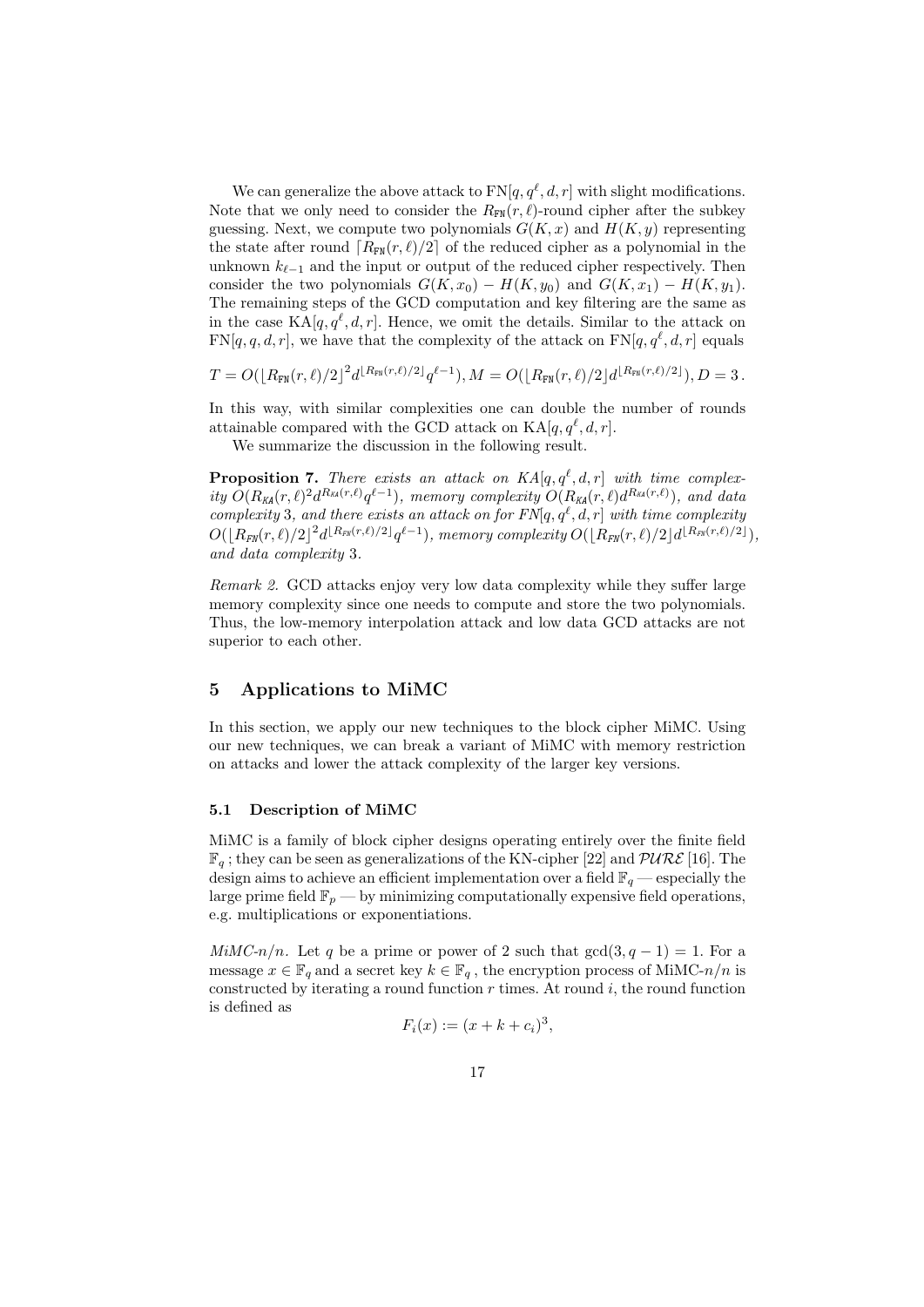where the  $c_i$ 's are random constants in  $\mathbb{F}_q$  and  $c_0 = c_r = 0$ . Then the encryption process is given by

$$
E_k(x) = (F_{r-1} \circ F_{r-2} \circ \cdots \circ F_0)(x) + k.
$$

The number of rounds is given by  $r = \left[\frac{\log_2(q)}{\log_2(3)}\right]$  $\frac{\log_2(q)}{\log_2(3)}\Big]$ .

 $MinC-2n/n(Feistel)$ . By employing the same permutation polynomial in FN, one can process larger blocks and have the same circuit for encryption and decryption. The round function of MiMC- $2n/n$  is defined by

$$
x_i^L || x_i^R \leftarrow x_{i-1}^R + (x_{i-1}^L + k + c_i)^3 || x_{i-1}^L,
$$

where the  $c_i$ 's are random constants in  $\mathbb{F}_q$  and  $c_0 = c_r = 0$ . The swap operation is not applied in the last round. The number of rounds is given by  $r' = 2 \cdot \left[\frac{\log_2(q)}{\log_2(3)}\right]$  $\frac{\log_2(q)}{\log_2(3)}$ .

# 5.2 Attacks on a Variant with Low Memory Complexity

This section presents an attack on an instantiation of MiMC where the memory available to the attacker is limited. Our results indicate that the number of rounds proposed by the designers is too optimistic.

In [3], the designers consider the case in which there is a restriction on the memory available to the attacker. In this setting, many memory-consuming attacks will be infeasible. According to the designers, this enables the reduction of the number of rounds to gain better performance. To be specific, the authors claim that this restriction has a great impact on interpolation attacks and GCD attacks. Indeed, the problem arises if the attacker is not able to store all the coefficients of the interpolation polynomial and similar for the GCD attack.

For MiMC-129/129, the number of rounds is  $82 = \left\lceil \frac{129}{\log_2(3)} \right\rceil$  in the original design. A much more aggressive version with only 38 rounds is proposed under the assumption that the attacker is restricted to a memory of  $2^{64}$  bytes.

The Attack. We note that the 38-round MiMC-129/129 fits into the model of KA[ $2^{129}$ ,  $2^{129}$ , 3, 38]. Additionally, we have  $d_p = 1$  in this case. Then we can adapt the attack on  $KA[q, \kappa, d, r]$  to this concrete cipher. The attack is given below.

- 1. Let  $\Delta = 3^{38}$ . Choose a primitive element  $\alpha \in \mathbb{F}_{2^{129}}$ , and the encryption oracle 38-round MiMC-129/129 as input to Algorithm 1.
- 2. Run Algorithm 1. Let t be the output.
- 3. By Proposition 1, we have  $k = t$  since  $c_0 = 0, d_n = 1$  and  $a_{d-1} = 0$ .

Complexity Analysis. In this attack, we need to query the encryption oracle  $3^{38} + 1$  times, i.e, around  $2^{60.23}$ . Actually, the time complexity is dominated by the running time of Algorithm 1, which is around  $38 \cdot (3^{38} + 1)$ , i.e.,  $2^{65.48}$ . The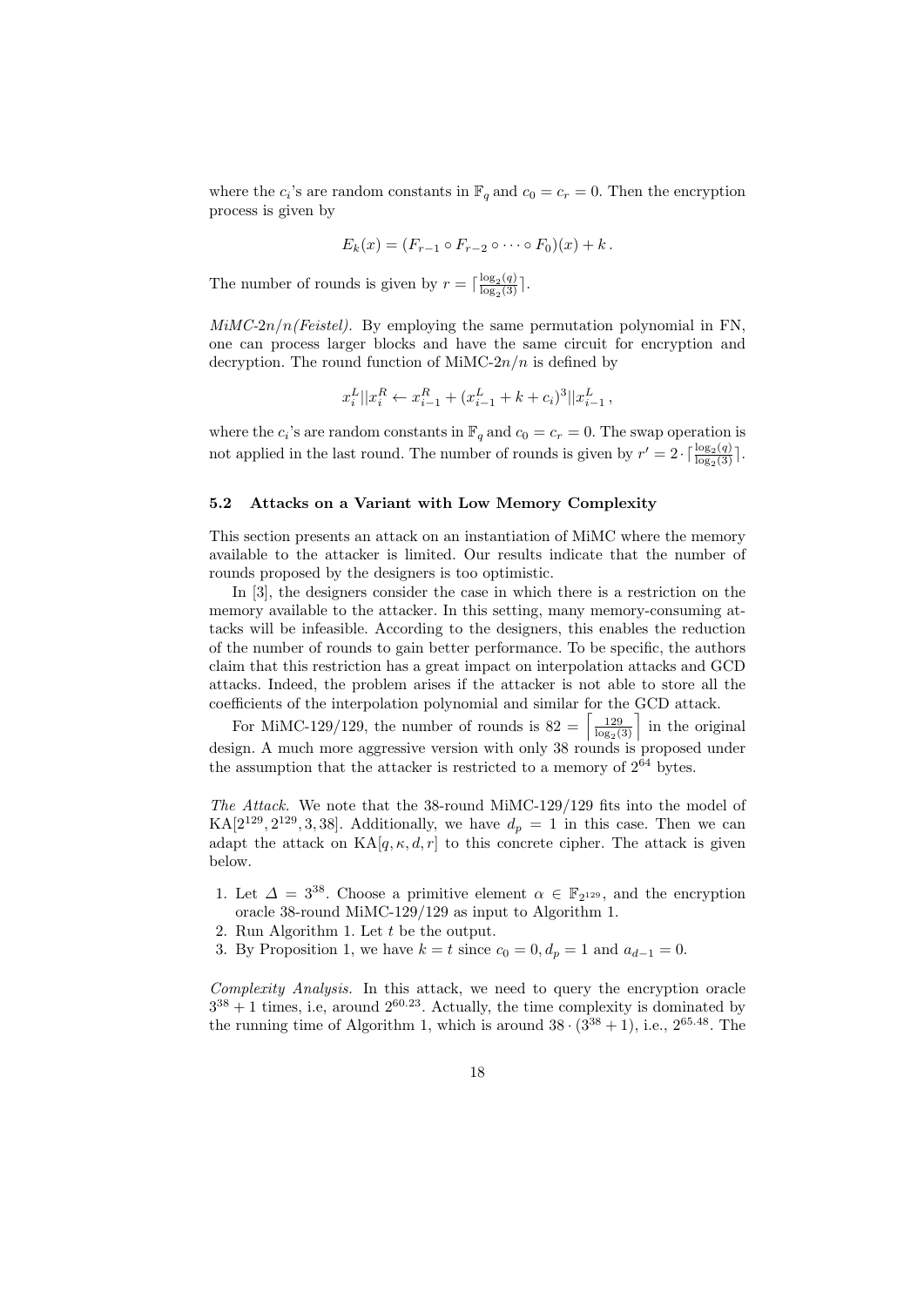data complexity is also  $3^{38} + 1$ , i.e, around  $2^{60.23}$ . Finally, as we can see, the memory complexity is *negligible*.

Our low-memory interpolation attacks have the same time complexity as classical interpolation attack with negligible memory complexity. This implies that the number of round **cannot** be smaller than  $\left[\frac{\log_2(q)}{\log(2)}\right]$  $\left[\frac{\log_2(q)}{\log_2(3)}\right]$  even if there is a restriction on the memory available to the attacker.

Discussion. It is worth pointing out that neither of the classical interpolation attacks nor higher-order differential attacks work on  $\text{MMC-}n/n$ . In both attacks, one needs to guess the last round key which is exactly the master key of MiMC. This leads to an attack with complexity worse than exhaustive key search. By contrast, our low-memory interpolation attack does not need to guess any round key. Therefore, our attack is the first low-memory attack against MiMC.

#### 5.3 Attacks on Larger Key Versions

This section shows attacks on variants of MiMC with a larger key size. Our results indicate that the security margin is less than claimed by the designers.

Instead of adding the same key in each round, a variant of MiMC is proposed with a key length that is equal to  $\ell$  times the block length. In this case, we cyclically add  $\ell$  independent keys. That is, at round i, the round function is defined as

$$
F_i(x) := (x + k_{i \bmod \ell} + c_i)^3,
$$

where the  $c_i$ 's are random constants in  $\mathbb{F}_q$  and  $c_0 = c_r = 0$ .

We note that the MiMC- $n/n$  and MiMC- $2n/n$  with larger key size fit into the model of  $\text{KA}[q, q^{\ell}, 3, r]$  and  $\text{FN}[q, q^{\ell}, 3, r]$  respectively. Then by Propositions 4, 6 and 7, we have the following results.

**Proposition 8.** Let  $R_{\text{KA}}(r, \ell)$  and  $R_{\text{FM}}(r, \ell)$  be given as in Eqn. (9). (i) Assume that  $r \leq \lceil \log_3(q-1) \rceil - 1$  for  $KA[q, q^{\ell}, 3, r]$  and  $r \leq \lceil \log_3(q-1) \rceil + 1$  for  $FN[q, q^{\ell}, 3, r]$ . There exists an attack on r-round MiMC-n/n with key size  $\ell n$ having complexity  $T = O(r3^r)$ ,  $M = O(1)$ ,  $D = 3^r + 1$ . While for MiMC-2n/n with key size  $\ell n$ , there exists an attack with complexity  $T = O(r3^{r-2})$ ,  $M =$  $O(1), D = 3^{r-2} + 1.$ 

(ii) Assume that  $r \leq \lceil \log_3(q-1) \rceil + \ell - 2$  for  $\text{KA}[q, q^{\ell}, 3, r]$  and  $r \leq \lceil \log_3(q-1) \rceil$ 1) +  $\ell$  for FN[q,  $q^{\ell}$ , 3, r]. There exists an attack on r-round MiMC-n/n with key size  $\ln$  having complexity  $T = O(R_{\text{KA}}(r,\ell)3^{R_{\text{KA}}(r,\ell)}q^{\ell-1}), M = O(1), D =$  $3^{R_{\textit{Kd}}(r,\ell)} + 1$ . While for MiMC-2n/n with key size  $\ell$ n, there exists an attack with complexity  $T = O(R_{\text{FN}}(r,\ell)3^{R_{\text{FN}}(r,\ell)-2}q^{\ell-1}), M = O(1), D = 3^{R_{\text{FN}}(r,\ell)-2} + 1.$ 

(iii) There exists an attack on  $r$ -round MiMC- $n/n$  having key size  $\ell n$  with complexity  $T = O(R_{\text{KA}}(r,\ell)^2 3^{R_{\text{KA}}(r,\ell)} q^{\ell-1}), M = O(R_{\text{KA}}(r,\ell) 3^{R_{\text{KA}}(r,\ell)}), D = 3.$ While for r-round MiMC-2n/n having key size  $\ln$ , there exists attacks with com $plexity T = O(\lfloor R_{\text{FM}}(r,\ell)/2 \rfloor^2 3^{\lfloor R_{\text{FM}}(r,\ell)/2 \rfloor} q^{\ell-1}), M = O(\lfloor R_{\text{FM}}(r,\ell)/2 \rfloor 3^{\lfloor R_{\text{FM}}(r,\ell)/2 \rfloor}),$  $D=3.$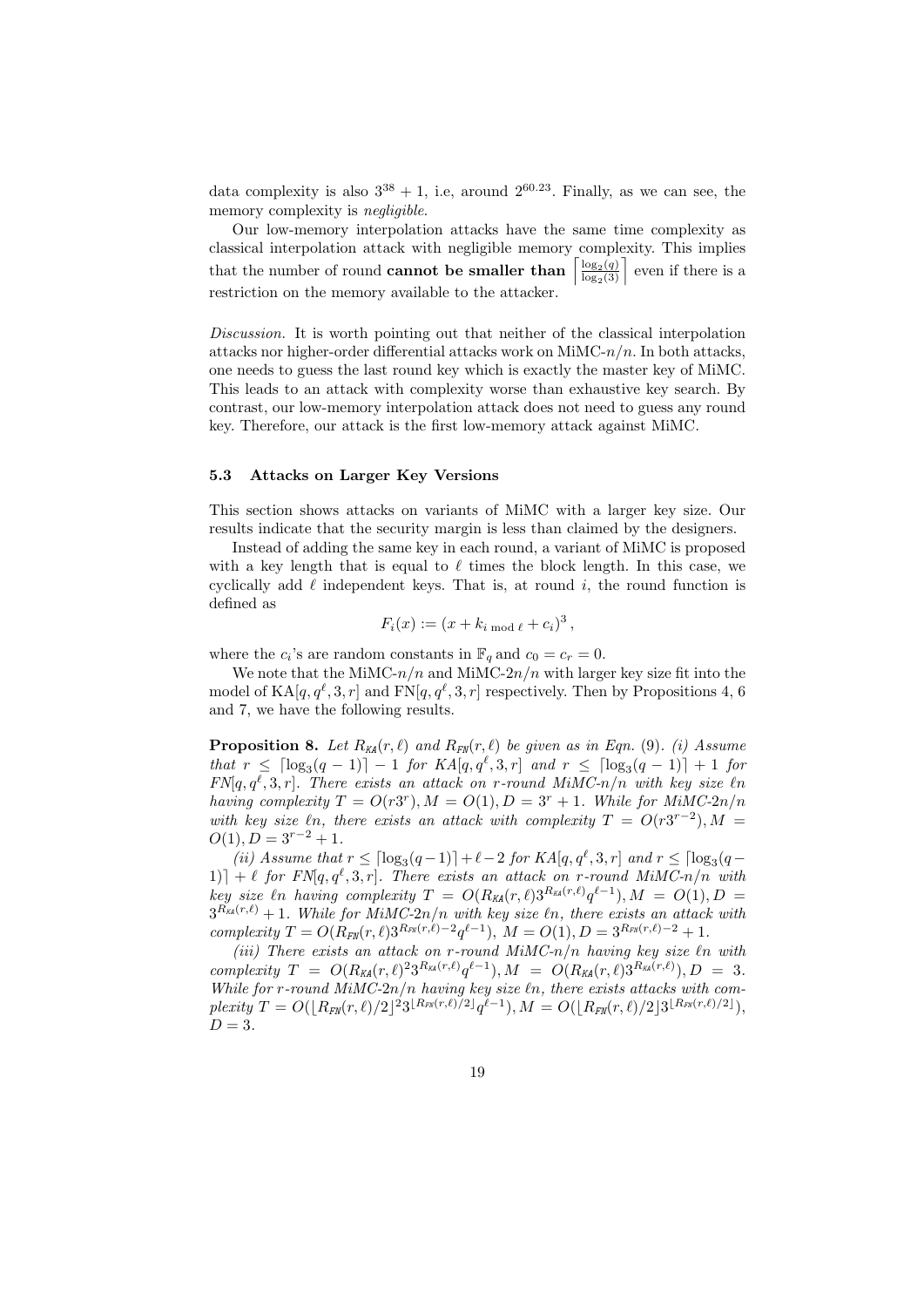The designers of MiMC- $n/n$  analyze the case  $\ell = 2$  [3]. By computing the Gröbner basis the time complexity equals  $O(4 \cdot 3^{3r})$  while the resultant algorithms lead to a complexity of  $O(3^{4.69r})$ . By Proposition 8 (i), our attacks have time complexity  $O(r3^r)$  if  $r \leq \lceil \log_3(q-1) \rceil - 1$ . While for  $r \geq \lceil \log_3(q-1) \rceil$ , by Proposition 8 (ii), our attacks have asymptotic time complexity  $O(r3^{2r-1})$ . Therefore, our analysis shows a smaller security margin of the MiMC- $n/n$  instance with larger key size.

For MiMC- $2n/n$ , by Proposition 8 (i) and (iii), our attacks have time complexity  $O(r3^{r-2})$  if  $r \leq \lceil \log_3(q-1) \rceil - 1$  and  $O(r^23^{\lfloor \frac{3r-2}{2} \rfloor - 1})$  if  $r \geq \lceil \log_3(q-1) \rceil$ .

The MiMC designers claimed that their security bounds  $O(4 \cdot 3^{3r})$  and  $O(3^{4.69r})$ can be improved by an MITM approach [4, p. 18]. However, there were no details on the claim. Our reduced bound is the first tighter bound which is derived from a specific attack.

#### 5.4 Verification on MiMC over Small Fields

We have verified our attack experimentally. For instance, we have implemented the low-memory interpolation attack on 10-round MiMC-17/17. As a result, we can recover the key in 1.3 seconds with Sage.

We have also implemented the GCD attacks on larger key versions. Take  $\ell = 2$ , for finite fields with small size, one can recover the master key in practical time with Sage. For example, one can recover the key in less than one hour for 7-round MiMC-11/11.

We have also carried out experiments to evaluate the behavior of the GCD value obtained after guessing certain round keys when the GCD attack is applied to the larger key version. Again we take  $\ell = 2$ . The experiments are performed in fields  $\mathbb{F}_q$  with  $q \leq 2^{17}$ . We take random plaintext/ciphertext pairs to obtain the distribution of GCD values. Our experiments show the following results:

- When the key guess  $k_0$  is correct, we can always obtain the GCD value  $K - k_1$ .
- When the key guess  $k_0$  is wrong, mostly we get GCD value 1 hence we can eliminate the wrong key guess immediately. With small probability, say less than 1%, we can get nontrivial GCD values and even a linear factor  $K - a$ . In this case, a is considered as a valid candidate that can be filtered out with an additional test.

The above observations support the settings of the attack described in Sect. 4.2.

### 6 Concluding Remarks

This paper has shown that the memory requirements for classical interpolation attacks can be reduced substantially, resulting in practical attacks on primitives with low algebraic degrees. For a simple key schedule, we present generic attacks that have either constant memory or constant data complexity. To illustrate our techniques, we have applied the new attacks to the block cipher MiMC.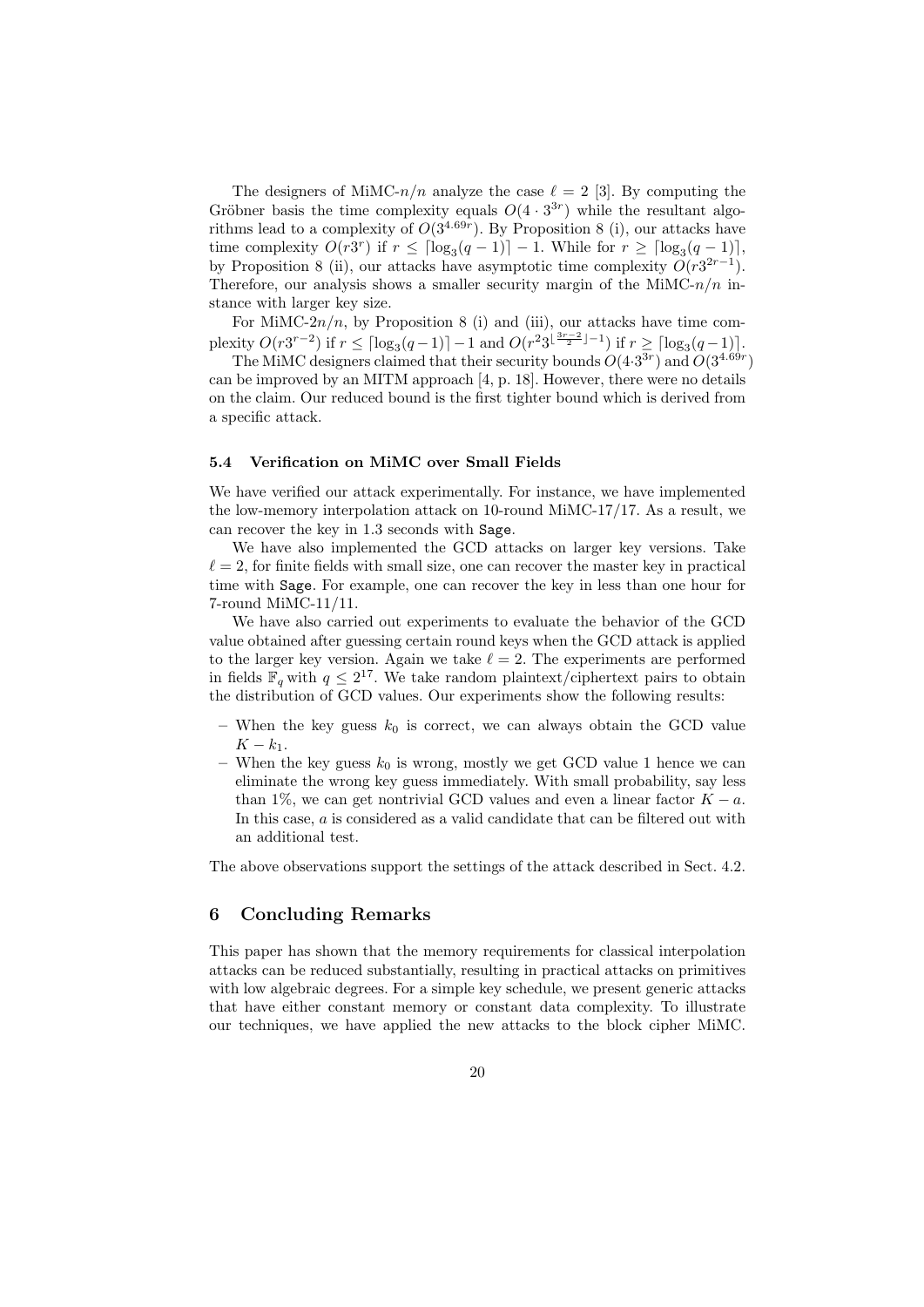As a result, we can break a round-reduced version of MiMC with low memory complexity and we can reduce the attack complexity of the larger key versions. However, our results do not affect the security claims of the full round MiMC. To the best of our knowledge, our analysis of MiMC is the first third-party cryptanalysis of MiMC.

For future research, it is of interest to assess the security of MiMC with original key size, i.e., a single key addition in all rounds. It remains unclear if the approaches in this paper can be applied to the new proposal GMiMC. Moreover, it is an open problem to analyze the security of the MiMC-based hash function MiMCHash.

Acknowledgement. The authors thank the anonymous reviewers for many helpful comments. The work is supported by the Research Council KU Leuven under the grant C16/15/058 and by the European Unions Horizon 2020 research and innovation programme under grant agreement No. H2020-MSCA-ITN-2014- 643161 ECRYPT-NET.

# A Algorithm for Computing  $E(K, x_i) - y_i$

This section describes the algorithm to obtain the explicit expression of  $E(K, x<sub>i</sub>)$ −  $y_i$  which is used in Step 3 of the GCD attacks in Sect. 4.2. Recall that here K is the variable and  $(x_i, y_i)$  is an input/output pair corresponding to some plaintext/ciphertext pair.

- 1. Select  $d^{R_{\text{KA}}(r,\ell)} + 1$  different values  $\alpha_0, \cdots, \alpha_{d^{R_{\text{KA}}(r,\ell)}} \in \mathbb{F}_q$ .
- 2. Compute  $\beta_j = E(\alpha_j, x_i) y_i$  for  $i = 0, 1$  and  $0 \le j \le d^{R_{\text{KA}}(r,\ell)}$ .
- 3. Interpolate the polynomial  $g_i(x)$  such that  $g_i(\alpha_j) = \beta_j$  for  $i = 0, 1$  and  $0\leq j\leq d^{R_{\texttt{KA}}(r,\ell)}.$

First observe that the iterative structure of  $E(K, x_i) - y_i$  enables us to evaluate  $E(\alpha_i, x_i) - y_i$  round by round. In each round one needs to evaluate a polynomial with constant degree, which can be done in constant time. Hence, each  $\beta_j$  is obtained with complexity only  $O(R_{\text{KA}}(r,\ell))$  though the degree is  $d^{R_{\text{KA}}(r,\ell)}$ . It follows that the second step has time complexity  $O(R_{\text{KA}}(r,\ell) d^{R_{\text{KA}}(r,\ell)})$ . The third step is a standard polynomial interpolation with complexity  $O(R_{\text{KA}}(r,\ell) d^{R_{\text{KA}}(r,\ell)})$ . Hence, the total time complexity is  $O(R_{\text{KA}}(r,\ell) d^{R_{\text{KA}}(r,\ell)})$ . The memory complexities of the algorithm is  $O(R_{\text{KA}}(r,\ell) d^{R_{\text{KA}}(r,\ell)})$  due to the polynomial interpolation in the third step [14].

# References

1. Albrecht, M.R., Cid, C., Grassi, L., Khovratovich, D., Lüftenegger, R., Rechberger, C., Schofnegger, M.: Algebraic cryptanalysis of STARK-friendly designs: Application to MARVELlous and MiMC. Cryptology ePrint Archive, Report 2019/419 (2019), https://eprint.iacr.org/2019/419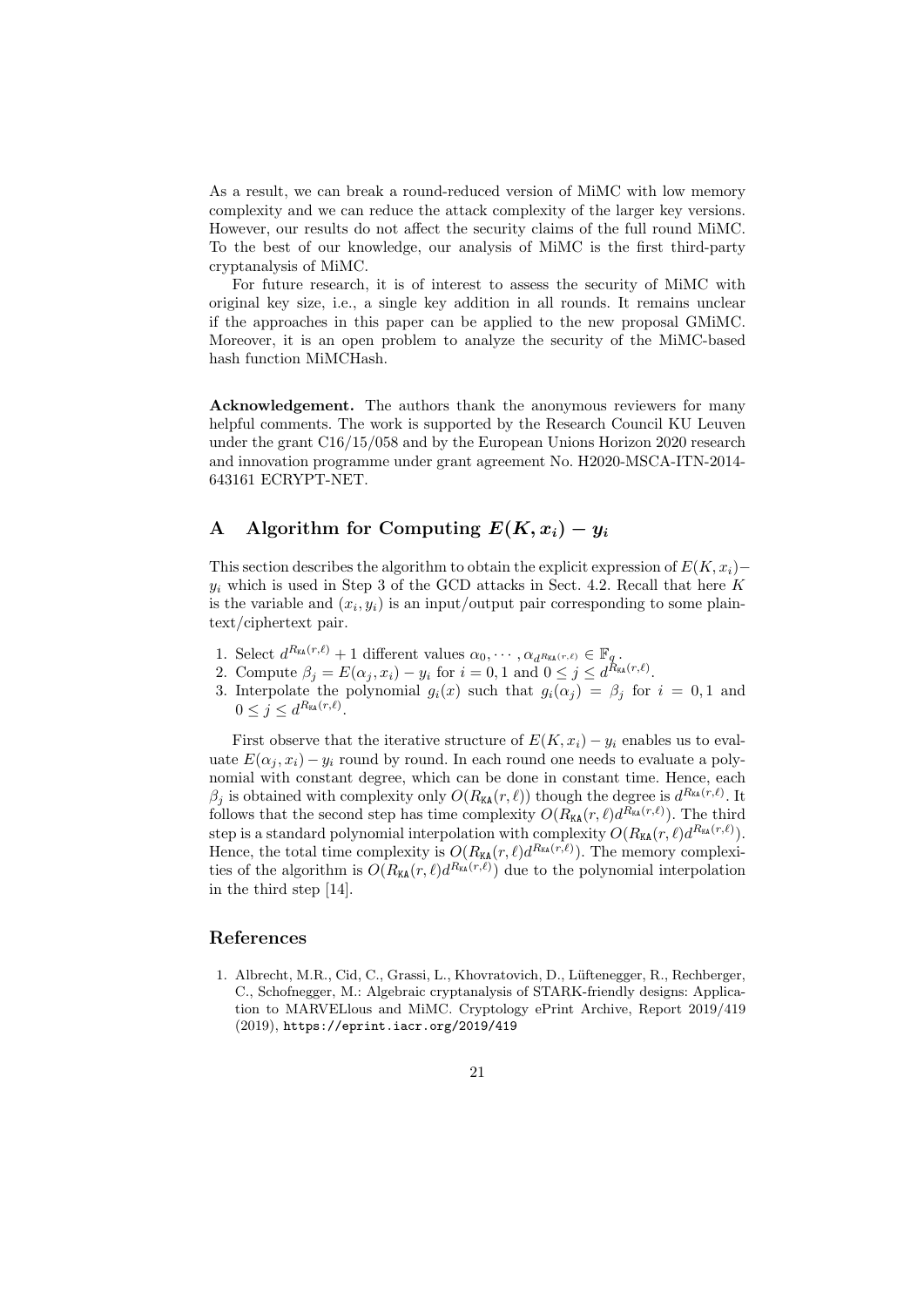- 2. Albrecht, M.R., Grassi, L., Perrin, L., Ramacher, S., Rechberger, C., Rotaru, D., Roy, A., Schofnegger, M.: Feistel structures for MPC, and more. Cryptology ePrint Archive, Report 2019/397 (2019), https://eprint.iacr.org/2019/397
- 3. Albrecht, M.R., Grassi, L., Rechberger, C., Roy, A., Tiessen, T.: MiMC: Efficient encryption and cryptographic hashing with minimal multiplicative complexity. In: Advances in Cryptology - ASIACRYPT 2016 - 22nd International Conference on the Theory and Application of Cryptology and Information Security, Hanoi, Vietnam, December 4-8, 2016, Proceedings, Part I. pp. 191–219 (2016)
- 4. Albrecht, M.R., Grassi, L., Rechberger, C., Roy, A., Tiessen, T.: MiMC: Efficient encryption and cryptographic hashing with minimal multiplicative complexity. Cryptology ePrint Archive, Report 2016/492 (2016), https://eprint.iacr.org/ 2016/492
- 5. Albrecht, M.R., Rechberger, C., Schneider, T., Tiessen, T., Zohner, M.: Ciphers for MPC and FHE. In: Advances in Cryptology - EUROCRYPT 2015 - 34th Annual International Conference on the Theory and Applications of Cryptographic Techniques, Sofia, Bulgaria, April 26-30, 2015, Proceedings, Part I. pp. 430–454 (2015)
- 6. Ben-Sasson, E., Bentov, I., Horesh, Y., Riabzev, M.: Scalable, transparent, and post-quantum secure computational integrity. Cryptology ePrint Archive, Report 2018/046 (2018), https://eprint.iacr.org/2018/046
- 7. Ben-Sasson, E., Chiesa, A., Genkin, D., Tromer, E., Virza, M.: SNARKs for C: verifying program executions succinctly and in zero knowledge. In: Advances in Cryptology - CRYPTO 2013 - 33rd Annual Cryptology Conference, Santa Barbara, CA, USA, August 18-22, 2013. Proceedings, Part II. pp. 90–108 (2013)
- 8. Canteaut, A., Carpov, S., Fontaine, C., Lepoint, T., Naya-Plasencia, M., Paillier, P., Sirdey, R.: Stream ciphers: A practical solution for efficient homomorphicciphertext compression. In: Fast Software Encryption - 23rd International Conference, FSE 2016, Bochum, Germany, March 20-23, 2016, Revised Selected Papers. pp. 313–333 (2016)
- 9. Daemen, J., Rijmen, V.: The Design of Rijndael: AES The Advanced Encryption Standard. Information Security and Cryptography, Springer (2002)
- 10. Dinur, I., Liu, Y., Meier, W., Wang, Q.: Optimized interpolation attacks on LowMC. In: Advances in Cryptology - ASIACRYPT 2015 - 21st International Conference on the Theory and Application of Cryptology and Information Security, Auckland, New Zealand, November 29 - December 3, 2015, Proceedings, Part II. pp. 535–560 (2015)
- 11. Dinur, I., Shamir, A.: Cube attacks on tweakable black box polynomials. In: Advances in Cryptology - EUROCRYPT 2009, 28th Annual International Conference on the Theory and Applications of Cryptographic Techniques, Cologne, Germany, April 26-30, 2009. Proceedings. pp. 278–299 (2009)
- 12. Dobraunig, C., Eichlseder, M., Grassi, L., Lallemand, V., Leander, G., List, E., Mendel, F., Rechberger, C.: Rasta: A cipher with low ANDdepth and few ANDs per bit. In: Advances in Cryptology - CRYPTO 2018 - 38th Annual International Cryptology Conference, Santa Barbara, CA, USA, August 19-23, 2018, Proceedings, Part I. pp. 662–692 (2018)
- 13. Duval, S., Lallemand, V., Rotella, Y.: Cryptanalysis of the FLIP family of stream ciphers. In: Advances in Cryptology - CRYPTO 2016 - 36th Annual International Cryptology Conference, Santa Barbara, CA, USA, August 14-18, 2016, Proceedings, Part I. pp. 457–475 (2016)
- 14. von zur Gathen, J., Gerhard, J.: Modern Computer Algebra (3. ed.). Cambridge University Press (2013)